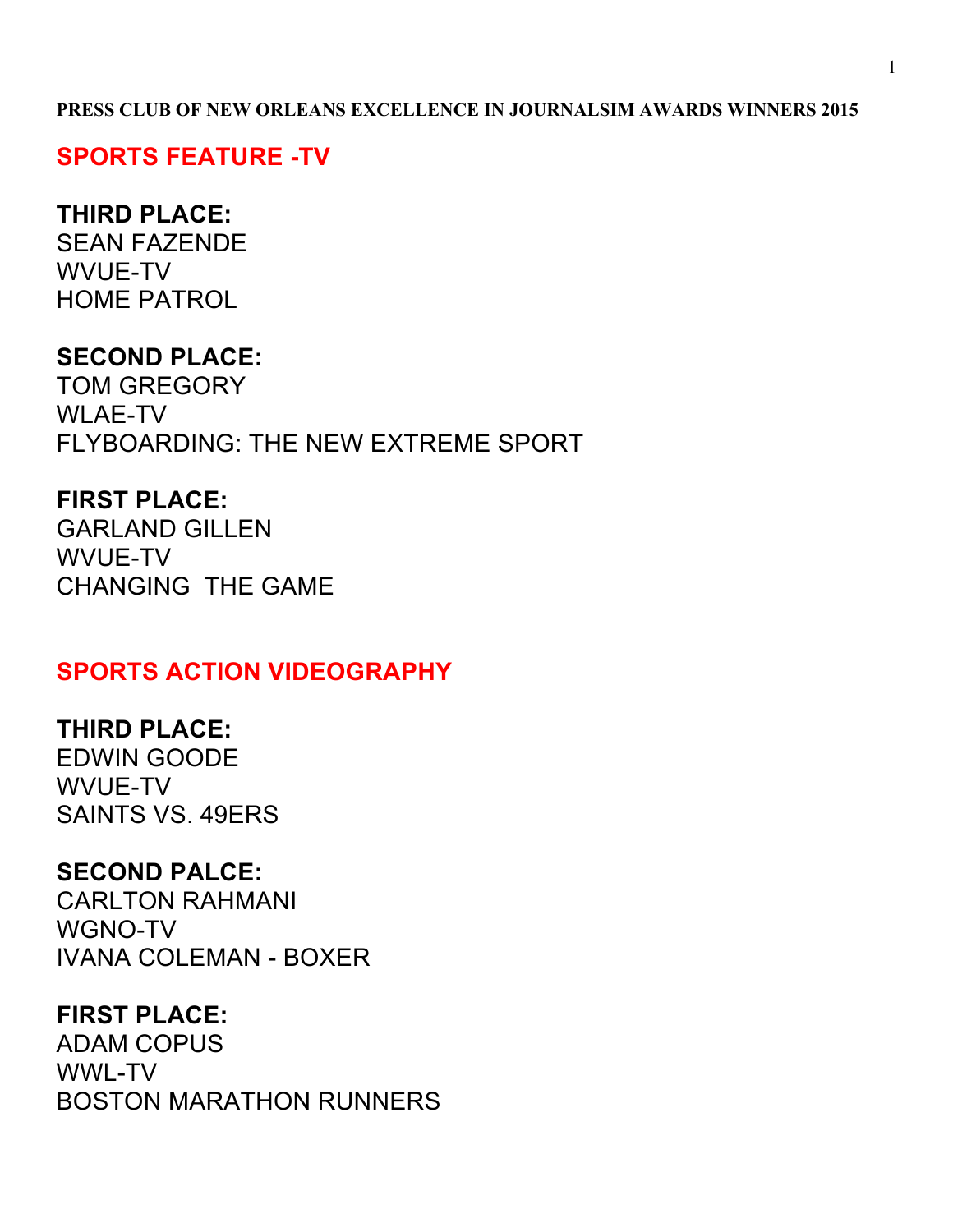### **SPORTS SHOW**

#### **THIRD PLACE:**

**STAFF** WVUE-TV FOX 8 LIVE TAILGATE - DETROIT LIONS

#### **SECOND PLACE:**

DOUG MOUTON, DANNY ROCKWELL WWL-TV FOURTH DOWN ON FOUR

#### **FIRST PLACE:**

ERIC ASHER WLAE-TV INSIDE NEW ORLEANS SPORTS WITH ERIC ASHER

## **SPORTSCAST**

#### **THIRD PLACE:**

SEAN FAZENDE WVUE-TV FOX 8 SPORTS AT 10PM

### **SECOND PLACE:**

DOUG MOUTON WWL-TV EYEWITNESS SPORTS

#### **FIRST PLACE:**

CHAD SABADIE, JOHN BENNETT WVUE-TV FOX 8 SPORTS AT 10PM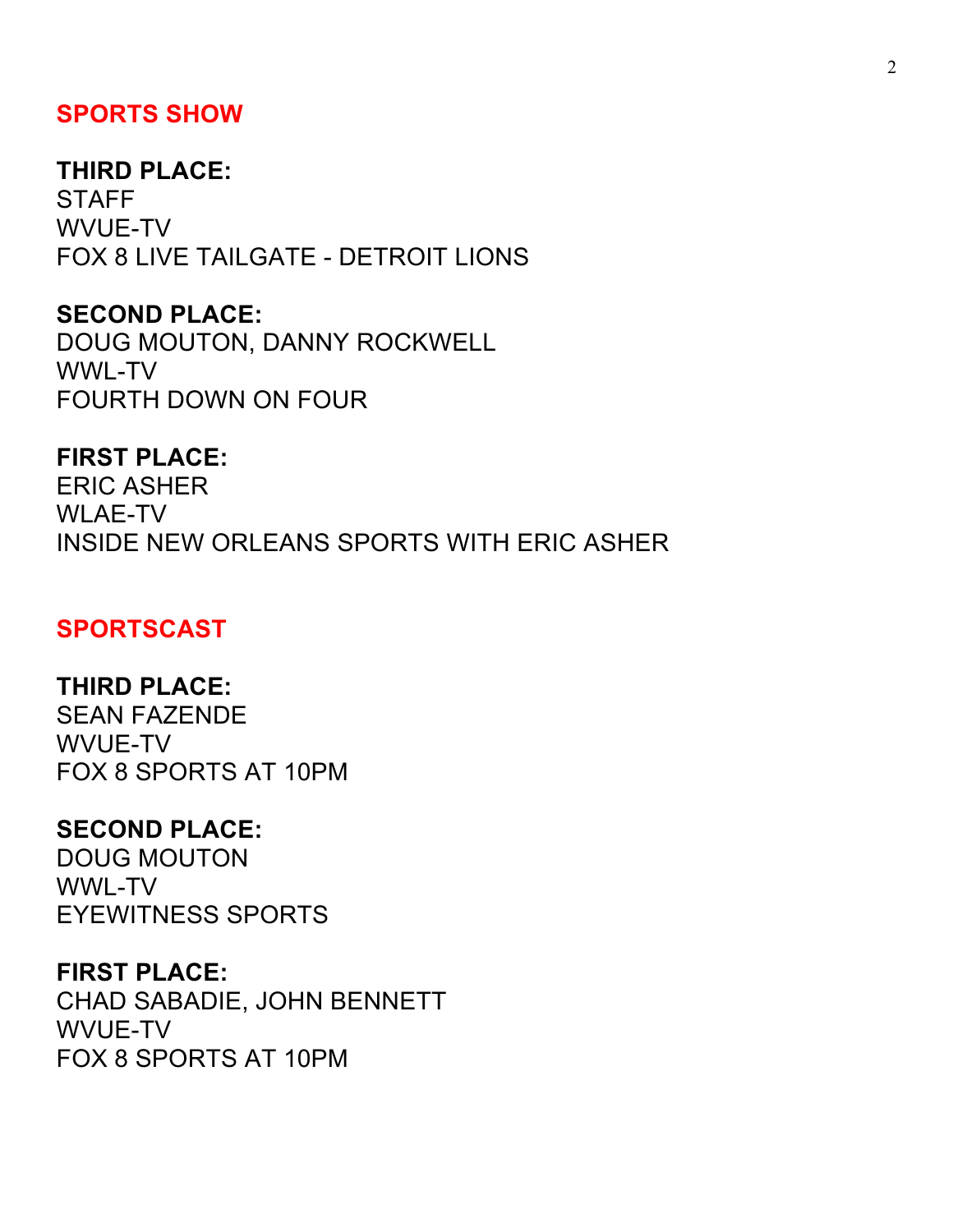#### **SPORTS STORY - WRITING**

#### **THIRD PLACE**:

RANDY ROSETTA NOLA.COM, THE TIMES-PICAYUNE LSU TOUGHS OUT A 2-0 PITCHERS' DUEL WIN OVER FLORIDA FOR THE 2014 SEC TOURNAMENT CROWN

#### **SECOND PLACE:**

LARRY HOLDER NOLA.COM, THE TIMES-PICAYUNE SEATTLE SEAHAWKS OBLITERATE PEYTON MANNING, DENVER BRONCOS 43-8 IN SUPER BOWL 2014

#### **FIRST PLACE:**

LYONS YELLIN WWL-TV SAINTS EMBARRASSED IN 41-10 HOME LOSS

#### **SPORTS FEATURE - WRITING**

**THIRD PLACE:**  THOMAS LEGGETT LOUISIANA HEALTH AND FITNESS MAGAZINE THE SAILING LIFE

#### **SECOND PLACE:**

RANDY ROSETTA NOLA.COM, THE TIMES-PICAYUNE JUGGLING LIFE AS AN ACTIVE-DUTY MARINE AND A LSU FOOTBALL PLAYER IS A REWARDING CHALLENGE FOR LUKE BOYD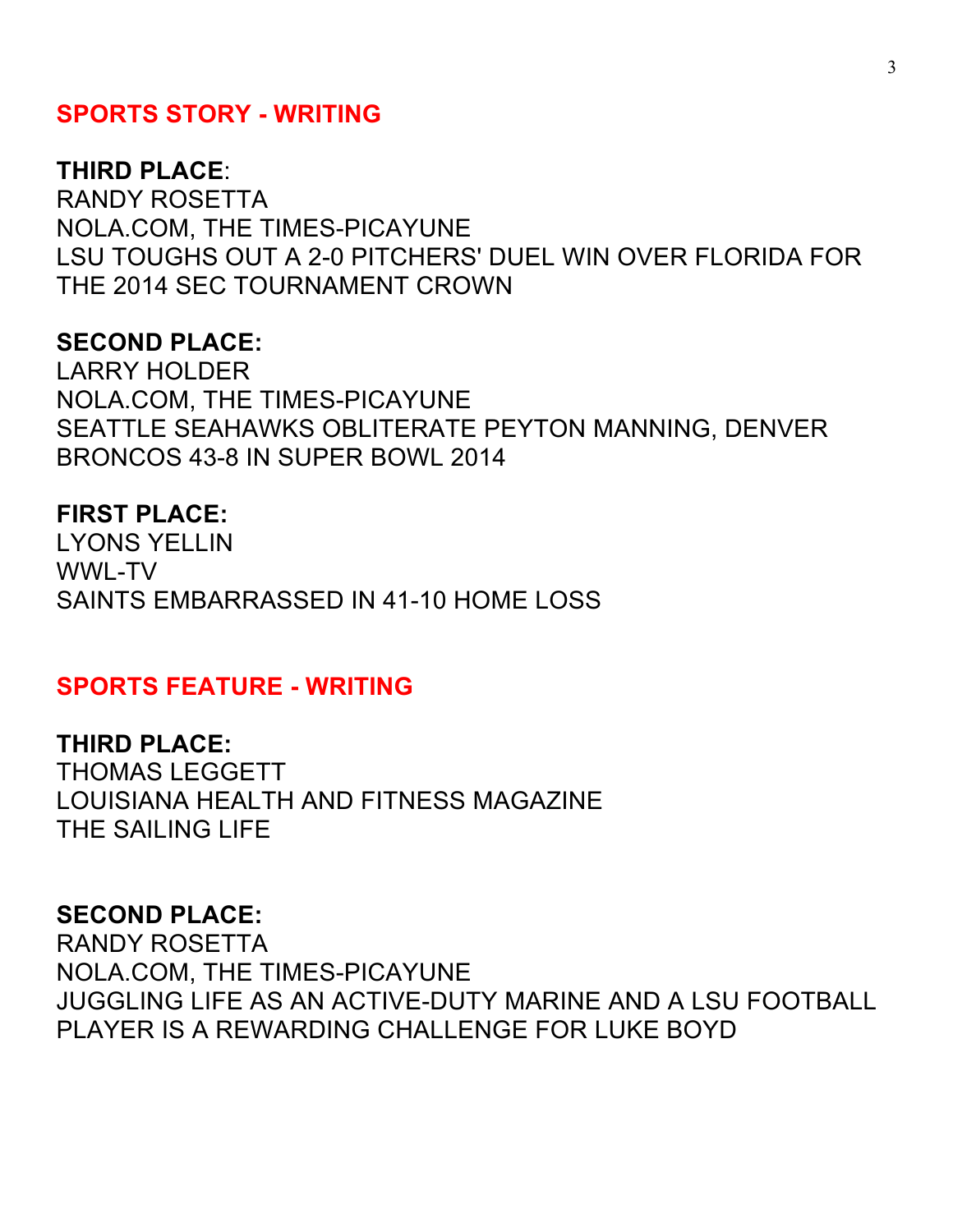#### **FIRST PLACE:**

RAMON ANTONIO VARGAS NEW ORLEANS ADVOCATE STILL RUNNING: KHIRY ROBINSON'S ABILITY ON THE FOOTBALL FIELD HELPED HIM ESCAPE HIS TROUBLES OFF IT

### **SPORTS BLOG**

#### **THIRD PLACE:**

LARRY HOLDER NOLA.COM, THE TIMES-PICAYUNE LARRY HOLDER'S ENTRIES

#### **SECOND PLACE:**

CHRIS PRICE BIZ NEW ORLEANS THE PENNANT CHASE

#### **FIRST PLACE:**

STAFF BOURBON STREET SHOTS, LLC BOURBON STREET SHOTS

#### **SPORTS COLUMN**

#### **THIRD PLACE:**

FLETCHER MACKEL WDSU-TV OFFSIDES WITH FLETCHER MACKEL

#### **SECOND PLACE:**

RON HIGGINS NOLA.COM, THE TIMES-PICAYUNE NBA ALL-STAR WEEKEND ONE BIG OVERHYPED, OVERPRICED PRODUCTION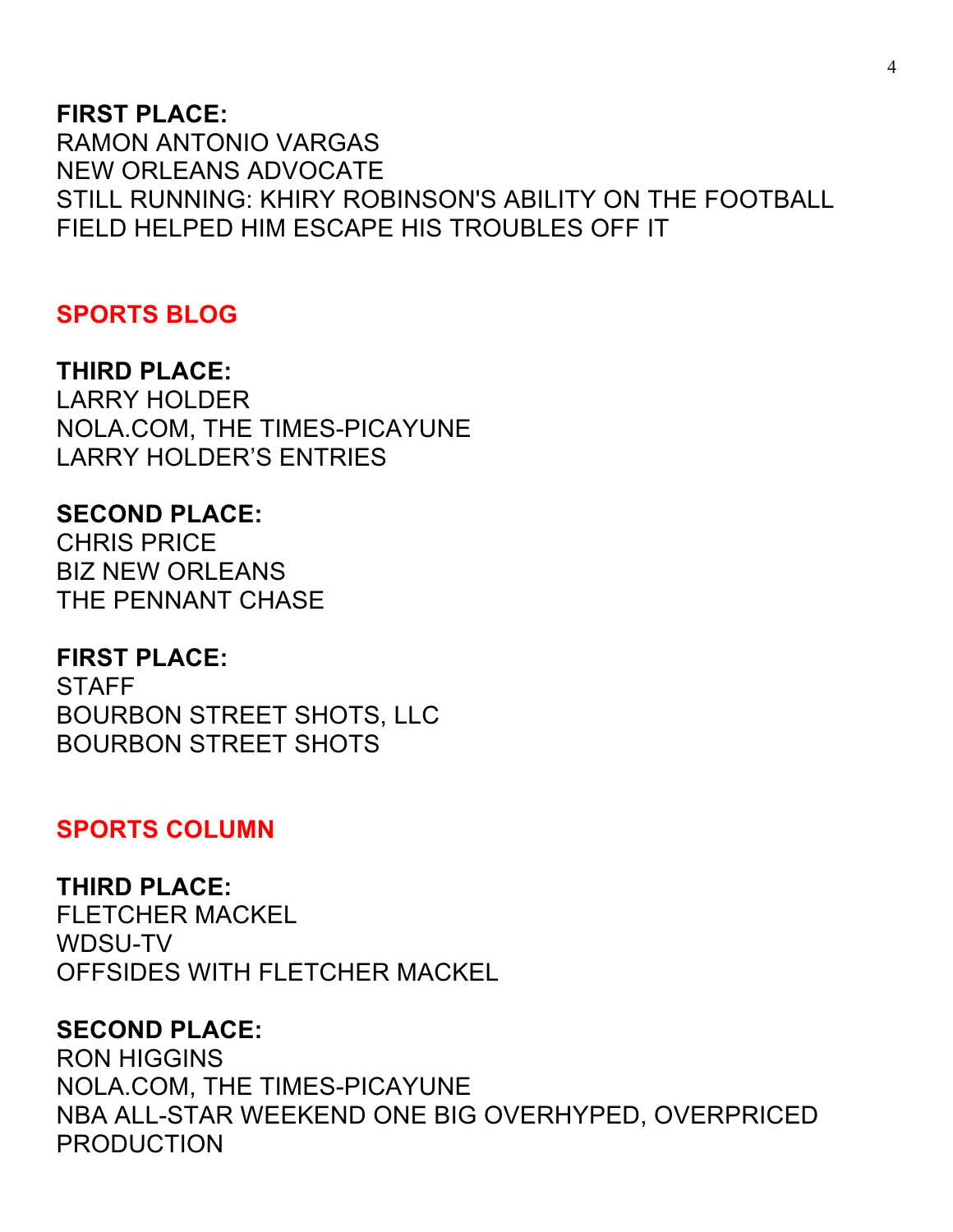#### **FIRST PLACE:**

LARRY HOLDER NOLA.COM, THE TIMES-PICAYUNE COLUMNS FROM LARRY HOLDER

## **RADIO SPORTS SHOW**

**FIRST PLACE:**  RAY MARINER, JASON TROSCLAIR, GUS KATTENGELL 106.1 THE TICKET THE SPORTS HANGOVER

## **RADIO CONTINUING COVERAGE**

**FIRST PLACE: STAFF** WWNO-FM WWNO COASTAL DESK

### **PUBLIC AFFAIRS RADIO**

**FIRST PLACE: STAFF** WWNO-FM BEHIND THE TEST

### **RADIO ENTERTAINMENT**

**THIRD PLACE:**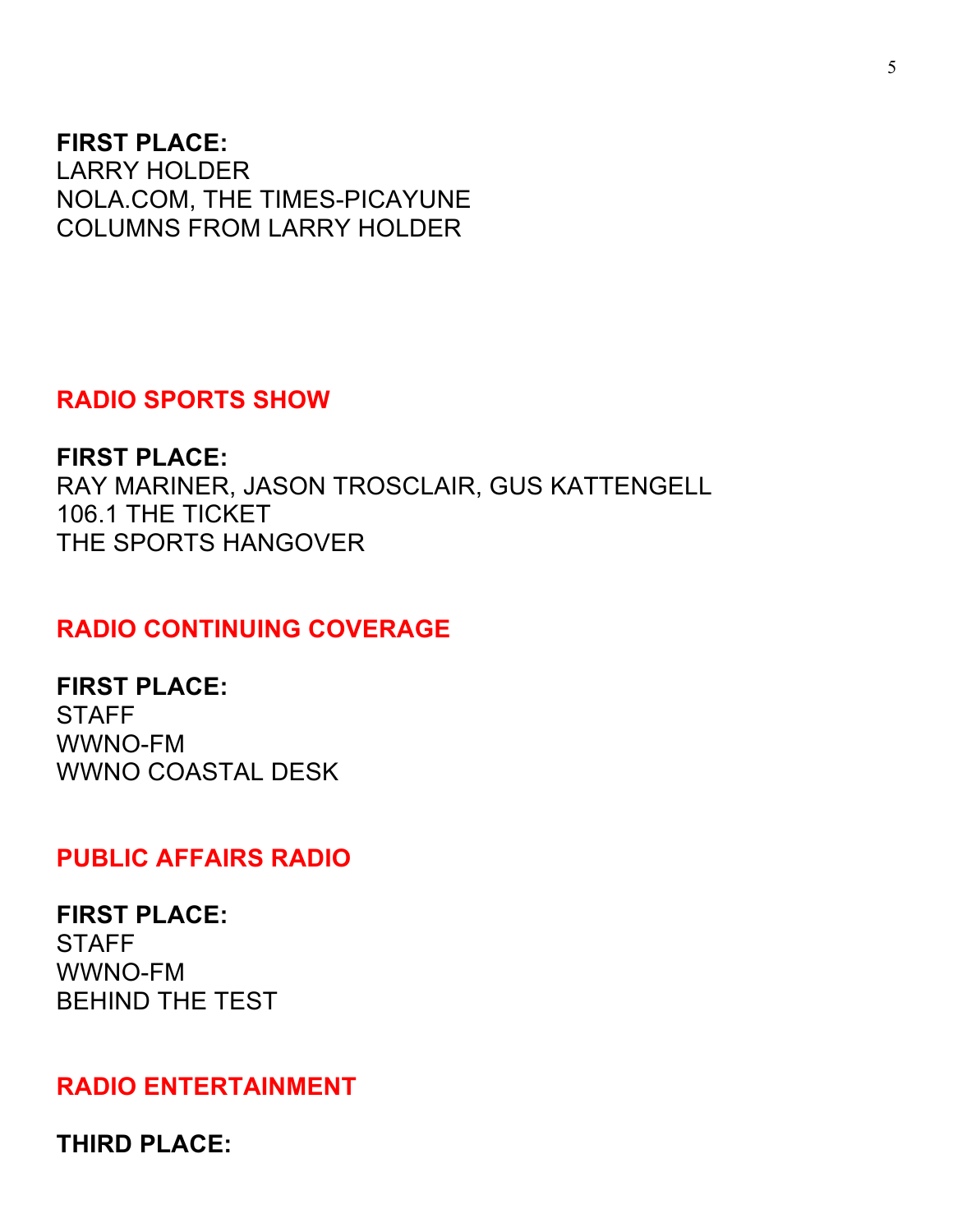POPPY TOOKER WWNO-FM LOUISIANA EATS!: ON THE RECORD WITH DONALD LINK: CANDID STORIES FROM A BOLD CHEF

## **SECOND PLACE:**

DIANE MACK WWNO-FM INSIDE THE ARTS: FAB FOUR BEATLES TOUR, GREEN SALVATIONS, TWO TRAINS RUNNING

## **FIRST PLACE:**

POPPY TOOKER WWNO-FM LOUISIANA EATS!: CALIFORNIA FIELD TRIP: LESSONS FROM THE AMERICAN HARVEST WORKSHOP

## **STATION PROMOTION CAMPAIGN- RADIO**

## **FIRST PLACE:**

GUS KATTENGELL, JASON TROSCLAIR, RAY MARINER 106.1 THE TICKET 106.1 THE TICKET

## **PUBLIC RELATIONS PHOTOGRAPHY**

## **SECOND PLACE:**

CRYSTAL LOGIUDICE ST. TAMMANY PARISH PUBLIC SCHOOLS ST. TAMMANY PARISH PUBLIC SCHOOL SYSTEM HIGHLIGHTS PRESENTATION

## **FIRST PLACE:**

CRYSTAL LOGIUDICE ST. TAMMANY PARISH PUBLIC SCHOOLS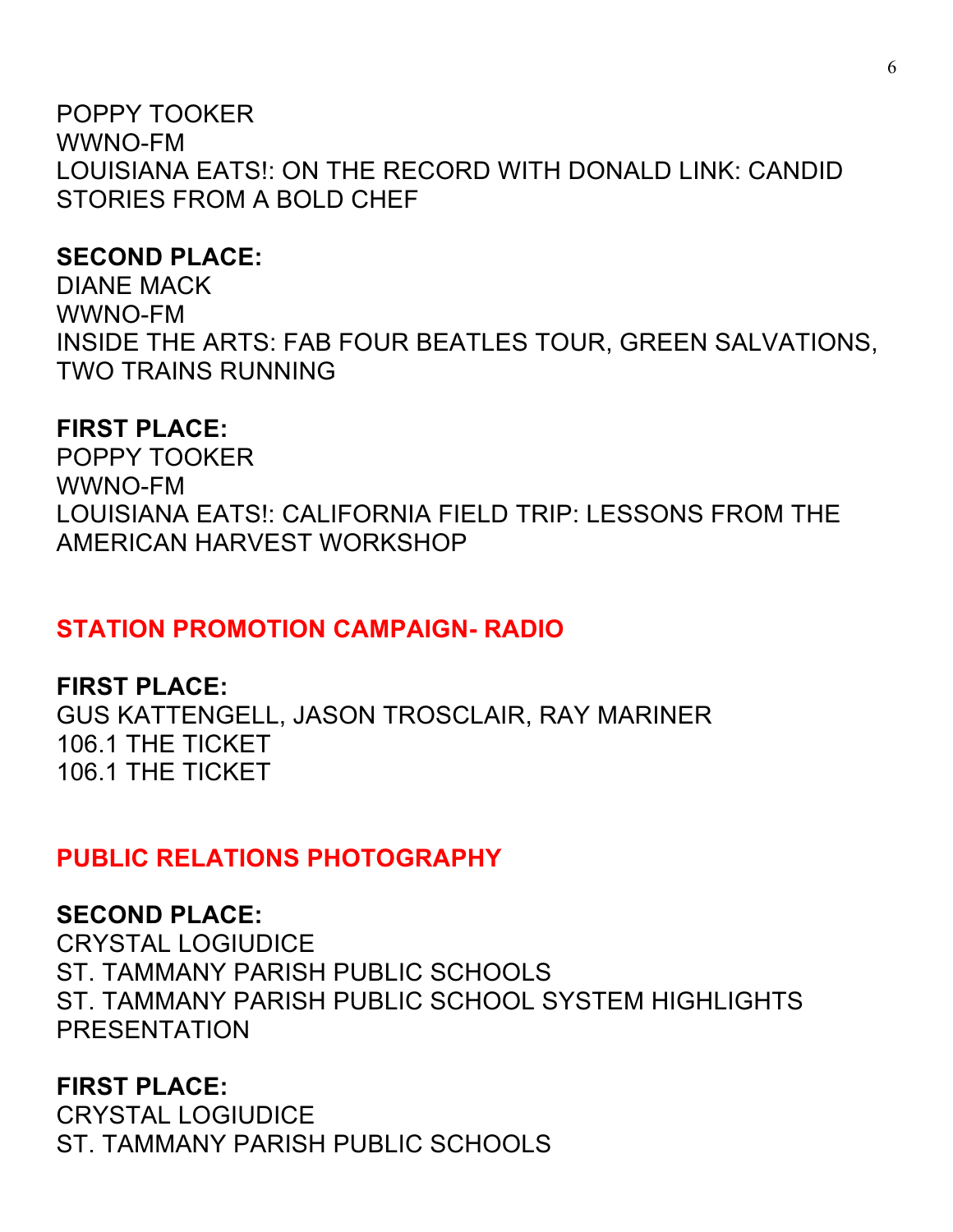## MANDEVILLE HIGH FOOTBALL PLAYOFF GAME

## **PUBLIC RELATIONS PRESS KIT (AGENCY/STAFF FEWER THAN 5 EMPLOYEES)**

## **FIRST PLACE:**

ANGELA DAVISTON ST. TAMMANY PARISH PUBLIC SCHOOLS ST. TAMMANY PARISH PUBLIC SCHOOL SYSTEM DIGITAL PRESS KIT

## **PUBLIC RELATIONS TV PSA (AGENCY/STAFF 5 AND FEWER EMPLOYEES)**

**FIRST PLACE:** MARY MOUTON, MICHAEL CAMPBELL MOUTON MEDIA TULANE PSA - GLOBAL REACH

## **PUBLIC RELATIONS CAMPAIGN (AGENCY/STAFF MORE THAN 5 EMPLOYEES)**

#### **THIRD PLACE:**

JOHN DEVENEY, JESS BROWN, SAMANTHA STARR **DEVENEY** PROSPECT.3: NOTES FOR NOW

## **SECOND PLACE:**

**STAFF** PETER A. MAYER PUBLIC RELATIONS WORLD'S LARGEST CRAWFISH BOIL - ZATARAIN'S

## **FIRST PLACE:**

ERIN DOUCETTE, MORGAN WAMPOLD, MARC EHRHARDT THE EHRHARDT GROUP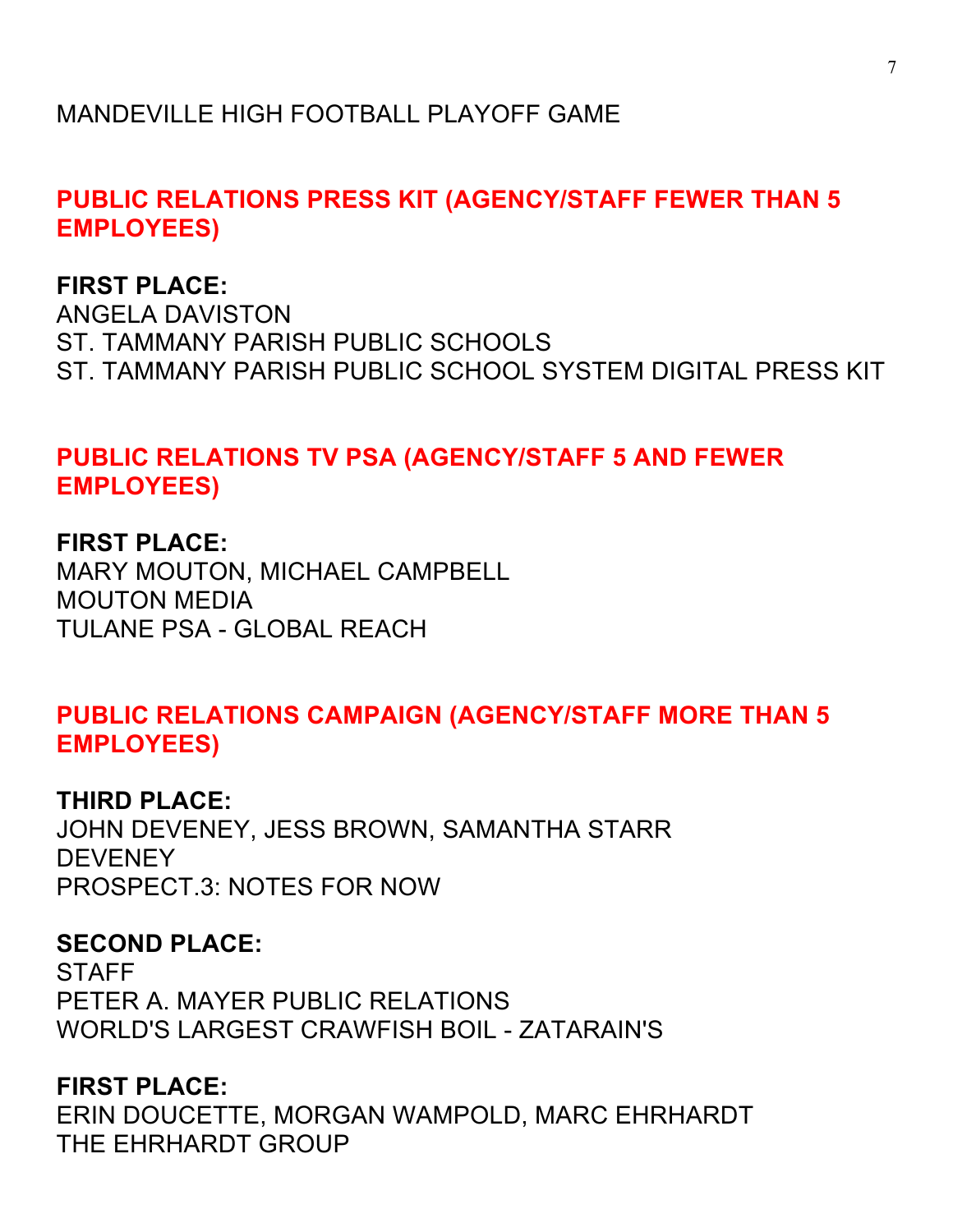**PUBLIC RELATIONS CAMPAIGN (AGENCY/STAFF FEWER THAN 5 EMPLOYEES)** 

#### **SECOND PLACE:**

MATTHEW DAVIS, JESSICA PORTS-ROBBINS KICKSTARTER THE FACE OF BOE WHOVIAN MARDI GRAS PARADE CONTRAPTION

#### **FIRST PLACE:**

KAREN HALES MARKIT360 DEANIES CELEBRATES AUTHENTIC LOUISIANA WILD SEAFOOD – 2014

### **PUBLIC RELATIONS CAMPAIGN ELECTRONIC NEWSLETTER**

**FIRST PLACE:** ANGELA DAVISTON, MEREDITH MENDEZ ST. TAMMANY PARISH PUBLIC SCHOOLS TREY'S TEAM TALK

### **PUBLIC RELATIONS BROCHURE**

#### **THIRD PLACE:**

SARAH GEORGE RENAISSANCE PUBLISHING NEW ORLEANS OPERA FALL 2014

### **SECOND PLACE:**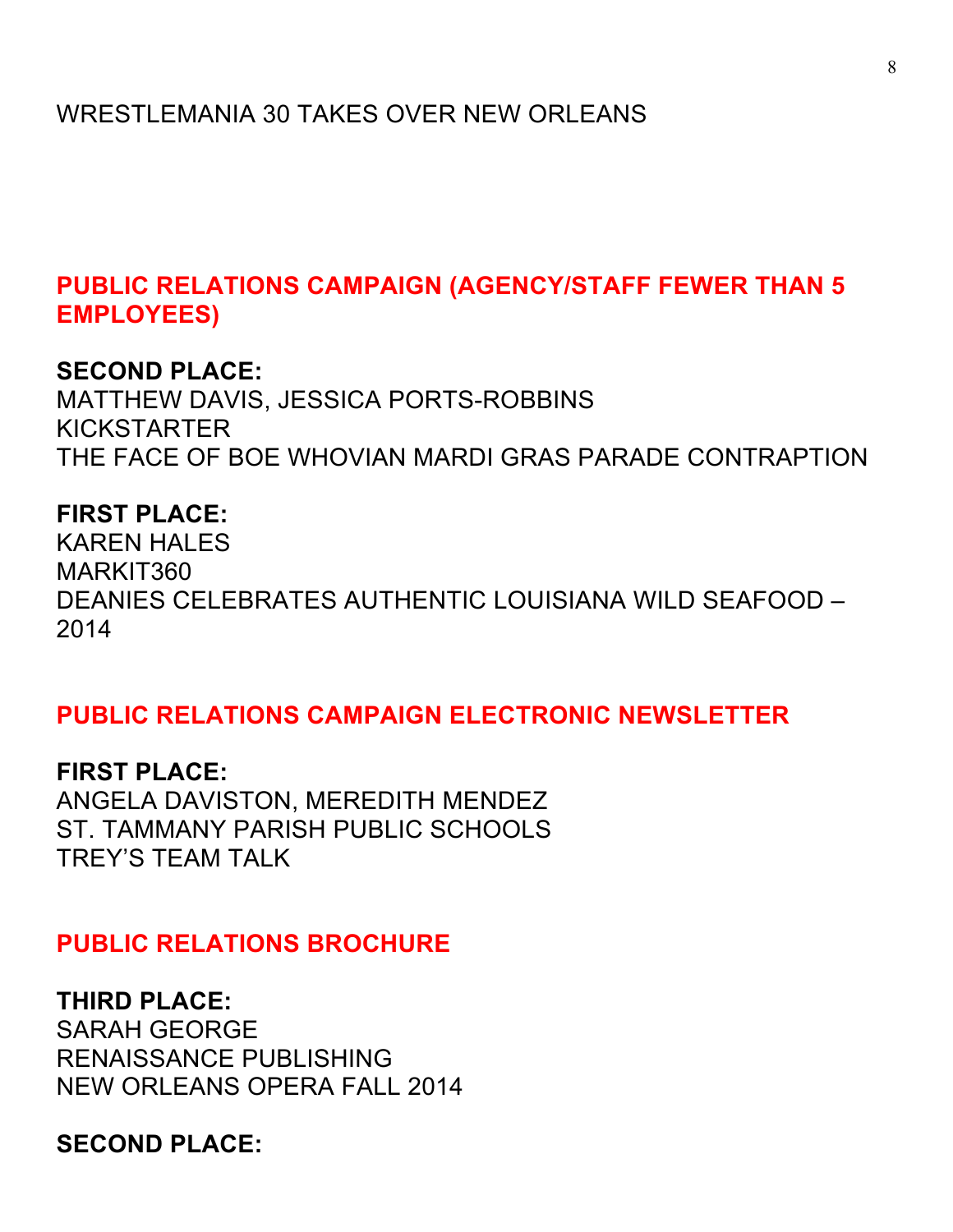MELANIE WARNER SPENCER, ANTOINE PASSELAC RENAISSANCE PUBLISHING PORT RECORD SUMMER 2014

**FIRST PLACE:**  MELANIE WARNER SPENCER, ANTOINE PASSELAC RENAISSANCE PUBLISHING NEW ORLEANS BALLET ASSOCIATION PROGRAM 2014-15

### **PUBLIC RELATIONS LAYOUT/DESIGN**

#### **THIRD PLACE:**

MELANIE WARNER SPENCER, ANTOINE PASSELAC RENAISSANCE PUBLISHING NEW ORLEANS SAINTS GAME DAY

### **SECOND PLACE:**

SARAH GEORGE RENAISSANCE PUBLISHING OFFICIAL NEW ORLEANS JAZZ FEST MAGAZINE

#### **FIRST PLACE:**

SARAH GEORGE RENAISSANCE PUBLISHING NEW ORLEANS HOTEL COLLECTION

## **PUBLIC RELATIONS SOCIAL MEDIA**

### **SECOND PLACE:**

ANGELA DAVISTON, MEREDITH MENDEZ, CRYSTAL LOGIUDICE ST. TAMMANY PARISH PUBLIC SCHOOLS ST. TAMMANY PARISH PUBLIC SCHOOL SYSTEM SOCIAL MEDIA

## **FIRST PLACE:**

KAREN HALES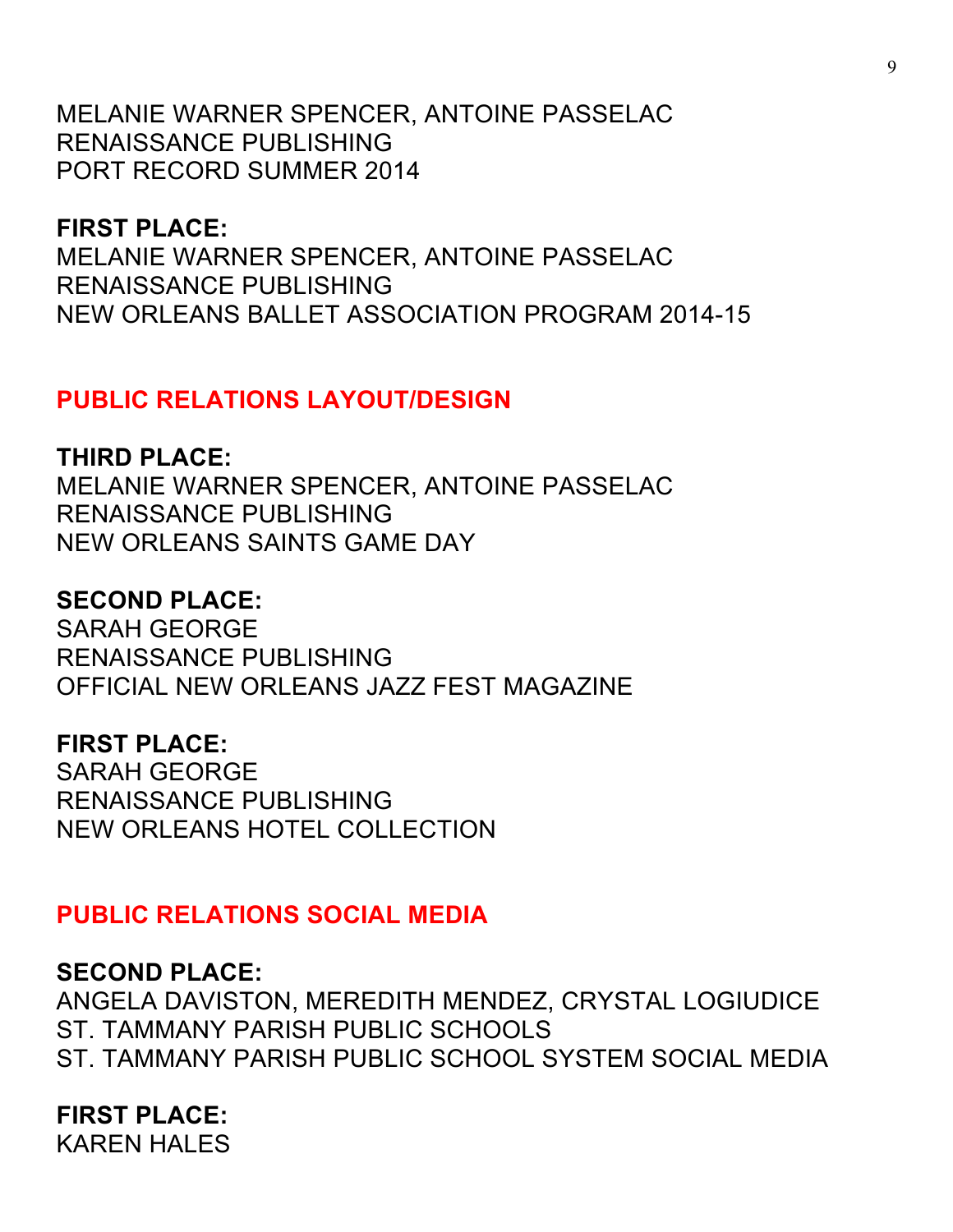MARKIT360 DEANIES SEAFOOD RESTAURANT FACEBOOK IMAGE CAMPAIGN

**PUBLIC RELATIONS VIDEO PROGRAM/PROMOTION**

## **THIRD PLACE:**

**STAFF** ST. TAMMANY PARISH SHERIFF'S OFFICE MISSING HAYLEY

## **SECOND PLACE:**

MARY MOUTON, MICHAEL CAMPBELL MOUTON MEDIA CAREER WAVE

## **FIRST PLACE:**

LT. GREG GONZALES ST. TAMMANY PARISH SHERIFF'S OFFICE "BEHIND THE BADGE" – DIVE TEAM

## **PUBLIC RELATIONS GRAPHICS AND ANIMATION**

**FIRST PLACE:**  ANGELA DAVISTON ST. TAMMANY PARISH PUBLIC SCHOOLS ADMINISTRATORS CONFERENCE MOVING FORWARD PRESENTATION

## **STILL PHOTOGRAPHY BREAKING NEWS**

**THIRD PLACE:** JOHN MCCUSKER NEW ORLEANS ADVOCATE MURDER IN NEW ORLEANS EAST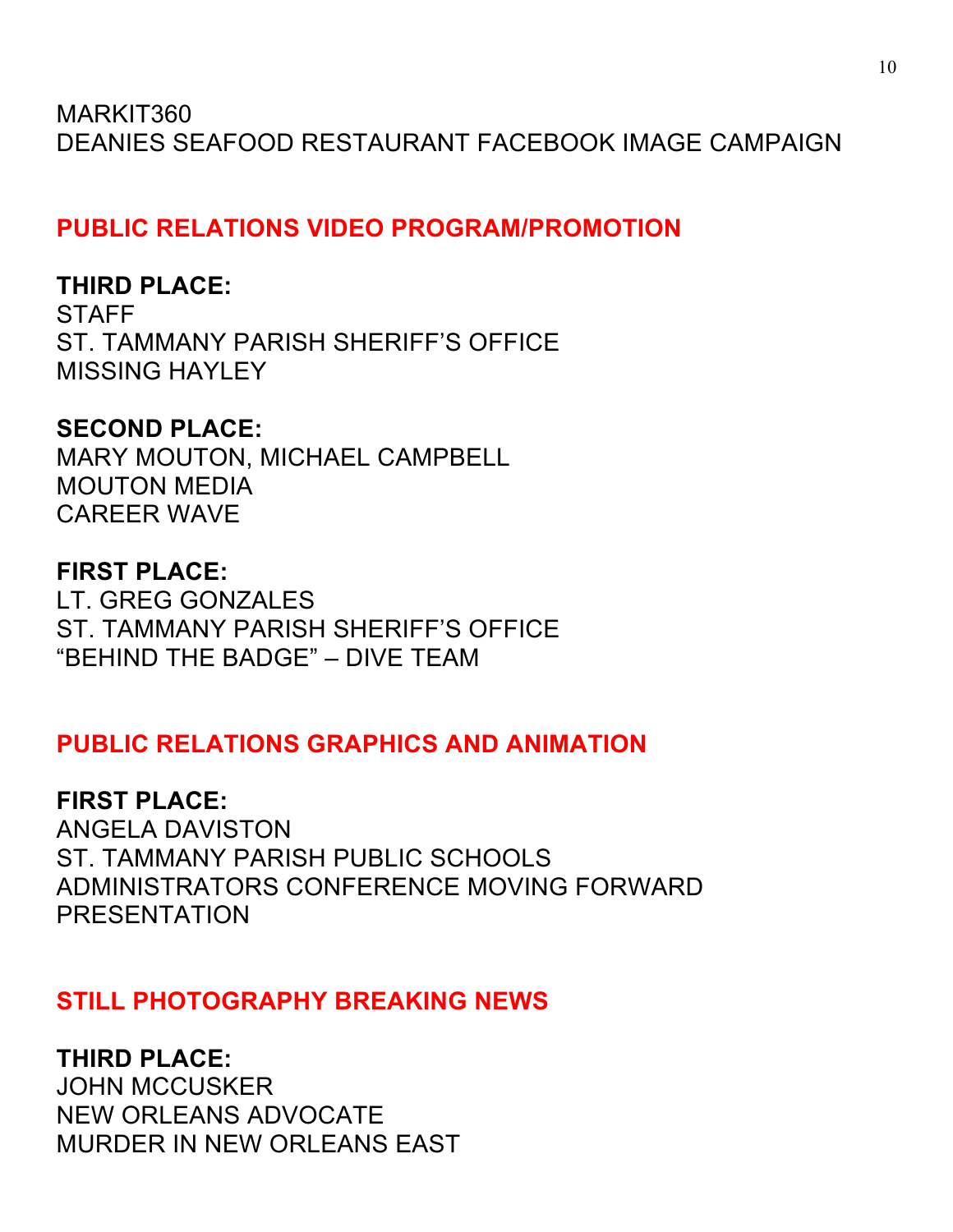## **SECOND PLACE:**

JOHN MCCUSKER NEW ORLEANS ADVOCATE HOME LOST TO FIREBOMBING

#### **FIRST PLACE:**

MATTHEW HINTON NEW ORLEANS ADVOCATE SEVEN SHOT, TWO DEAD

## **STILL PHOTOGRAPHY GENERAL NEWS**

### **THIRD PLACE:**

DAVIS WALDEN THE MAROON WE DECLARE OUR RIGHTS

#### **SECOND PLACE:**

DAVID GRUNFELD NOLA.COM / THE TIMES-PICAYUNE VIETNAM VETERANS MEMORIAL VISITS KENNER

### **FIRST PLACE:**

MATTHEW HINTON NEW ORLEANS ADVOCATE REINTERMENT OF MAYOR MORIAL

#### **STILL PHOTOGRAPHY FEATURE**

#### **THIRD PLACE:**  MATTHEW HINTON

NEW ORLEANS ADVOCATE HOVERCRAFT RAINBOW

### **SECOND PLACE:**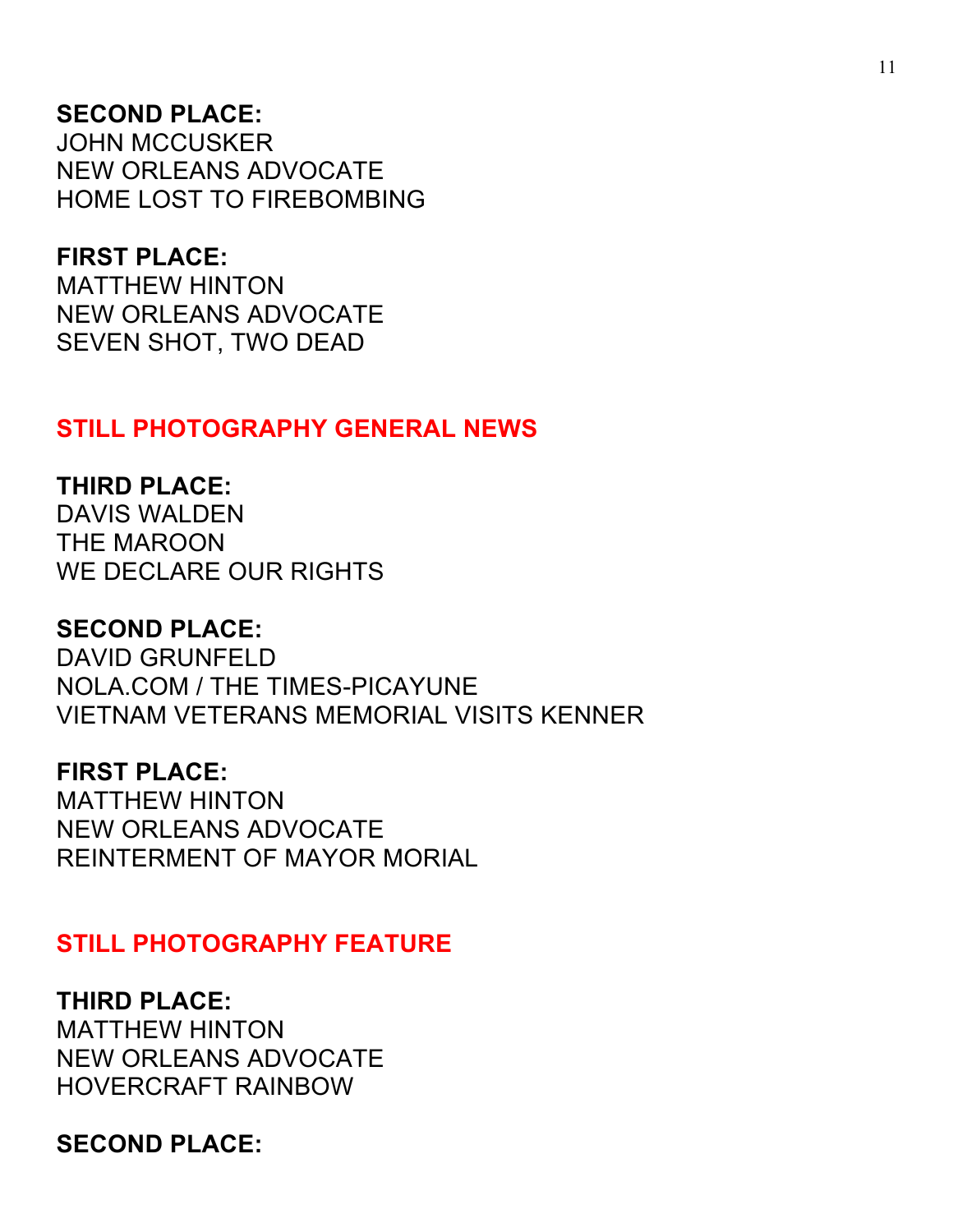MATTHEW HINTON NEW ORLEANS ADVOCATE STEEEELLLLAAAA!

**FIRST PLACE:** 

JOHN MCCUSKER NEW ORLEANS ADVOCATE ECLIPSE OVER NEW ORLEANS BRINGS RED MOON

## **STILL PHOTOGRAPHY MULTI-FEATURE**

**THIRD PLACE:**  THERESA CASSAGNE NEW ORLEANS BRIDE VINTAGE VOWS

**SECOND PLACE:**  GREG MILES NEW ORLEANS MAGAZINE MULTIFACETED

**FIRST PLACE:**  SARA ESSEX BRADLEY NEW ORLEANS HOMES & LIFESTYLES A SEASON TO CELEBRATE

### **STILL PHOTOGRAPHY SPORTS**

**THIRD PLACE:** 

MATTHEW HINTON NEW ORLEANS ADVOCATE FINGERTIP CATCH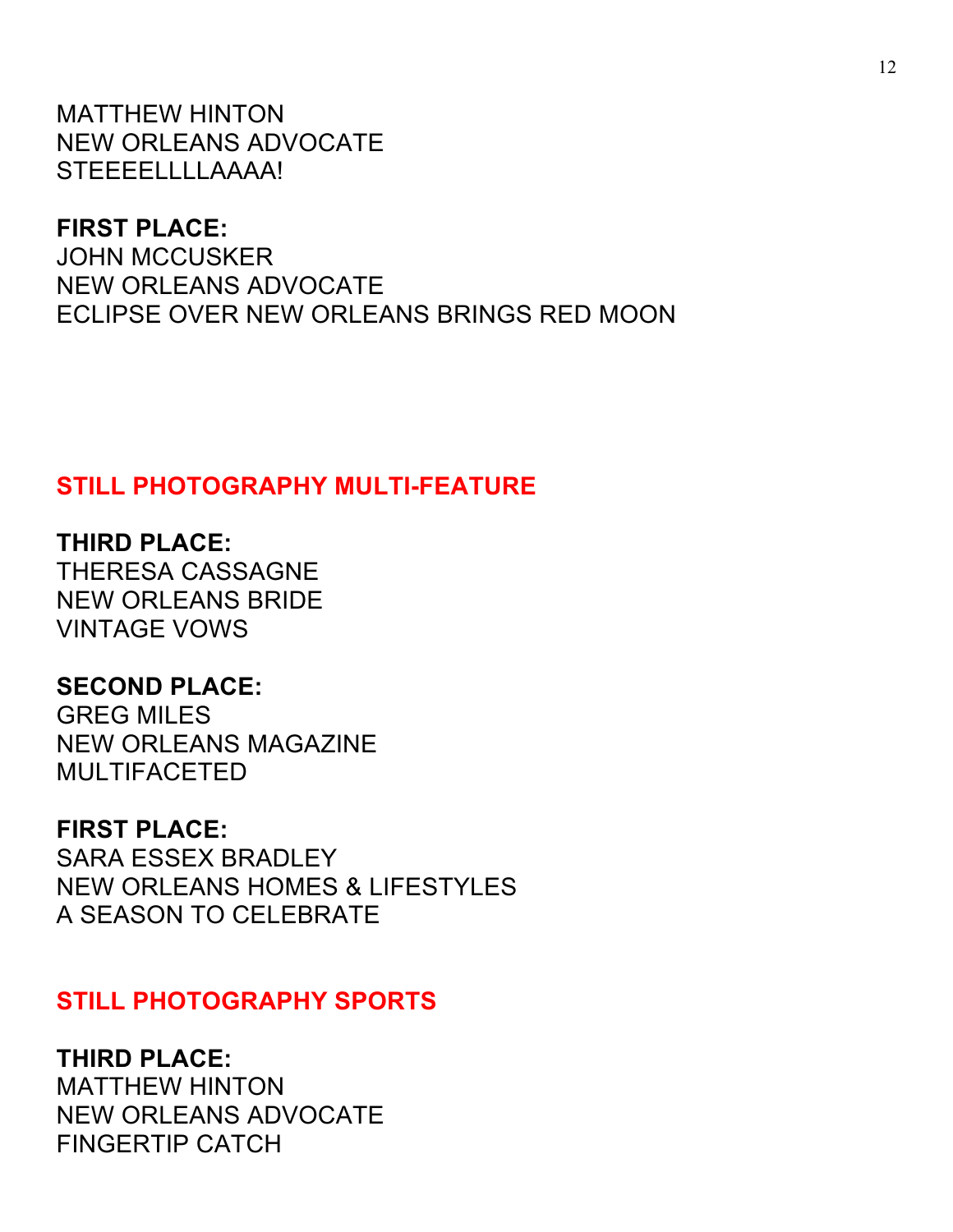#### **SECOND PLACE:**

MATTHEW HINTON NEW ORLEANS ADVOCATE TOUGH LANDING

#### **FIRST PLACE:**

DAVID GRUNFELD NOLA.COM / THE TIMES-PICAYUNE JIMMY GRAHAM LEAPS OVER ATLANTA

### **STILL PHOTOGRAPHY PORTRAIT**

**SECOND PLACE:**  MATTHEW HINTON NEW ORLEANS ADVOCATE MOST OUTSTANDING MALE SWIMMER

**FIRST PLACE:**  DAVID GRUNFELD NOLA.COM / THE TIMES-PICAYUNE FATS DOMINO: THE BIG BEAT PREMIERE

#### **COVER**

**SECOND PLACE: STAFF** LOUISIANA CULTURAL VISTAS WINTER COVER

## **FIRST PLACE:**

DANIELLE DEL SOL PRESERVATION IN PRINT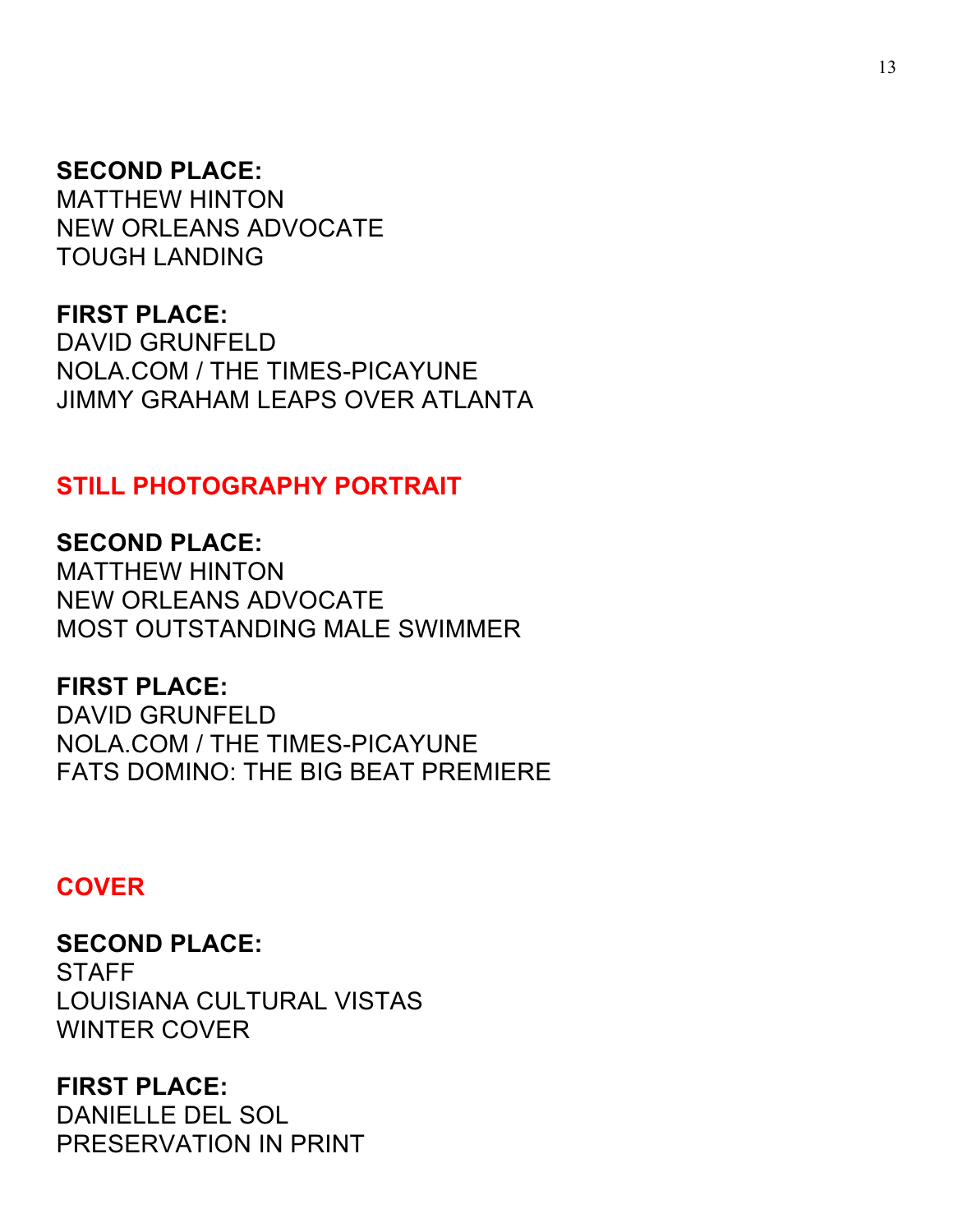## PRESERVATION IN PRINT SEPTEMBER 2014

## **LAYOUT/DESIGN**

## **THIRD PLACE:**

TOAN NGUYEN LOUISIANA CULTURAL VISTAS MILLIKEN'S BEND

## **SECOND PLACE:**

TIFFANI REDING AMEDEO NEW ORLEANS MAGAZINE BEST OF DINING

### **FIRST PLACE:**

TIFFANI REDING AMEDEO NEW ORLEANS MAGAZINE FRIED CHICKEN

### **HEADLINE - WRITING**

#### **THIRD PLACE:**

**STAFF** THE MAROON PANIC; WE THE…PEOPLE?; SEX AND THE SACRAMENTS

#### **SECOND PLACE:**

**STAFF** NEW ORLEANS MAGAZINE POLISH OR PERISH; SCREEN SAVER: AND ON A ROLL

**FIRST PLACE:**  CAROL CARPENTER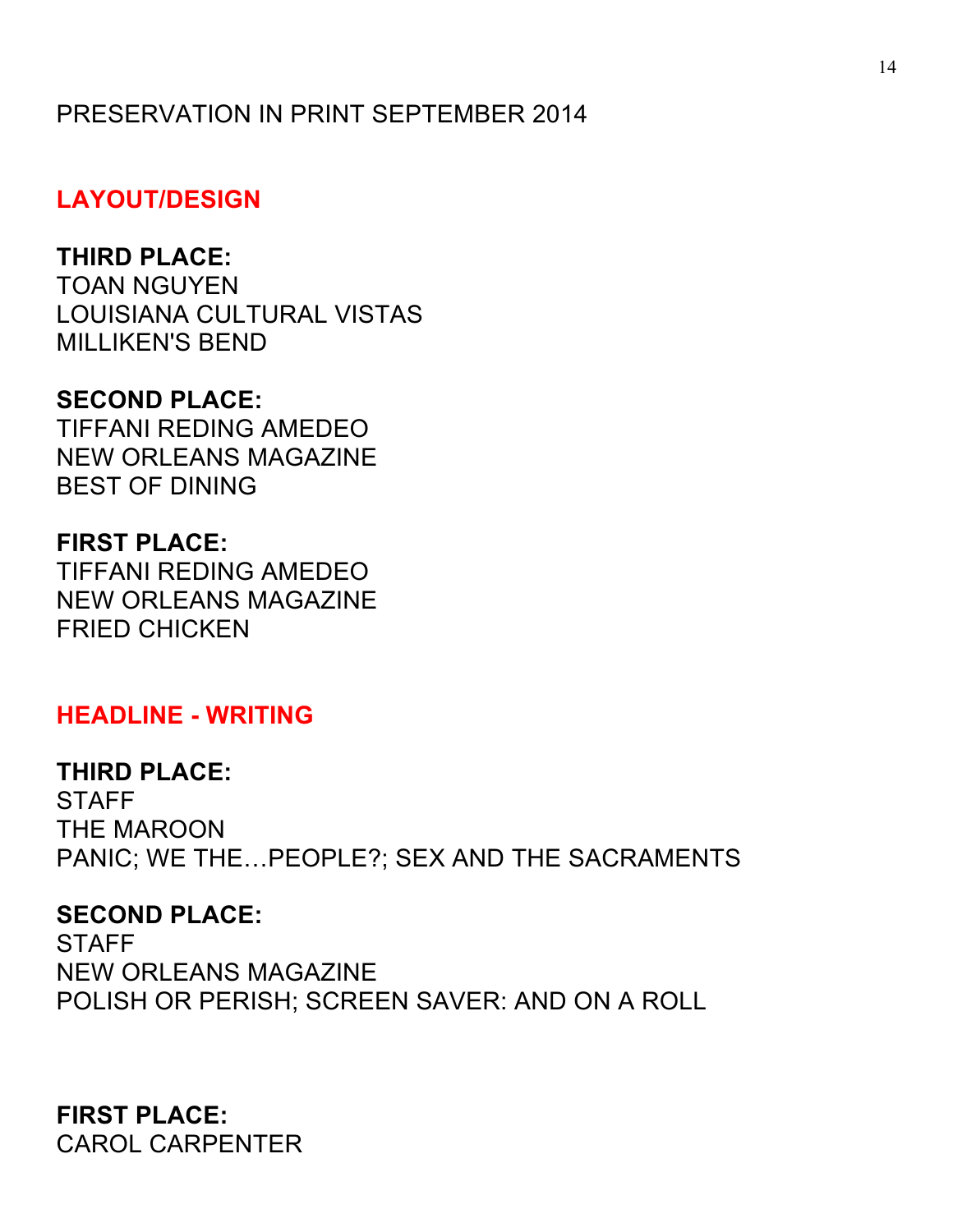NOLA.COM / THE TIMES-PICAYUNE THEY ALL AXED FOR YOU; CONNICK BOOM; PLAN FOR THE WURST; UPPER CRUST

## **EDITORIAL ILLUSTRATION**

**SECOND PLACE:**  KATHERINE RICHARD THE MAROON DO WE REALLY NEED THE INTERNET?

**FIRST PLACE:**  TOPHER BALFER THE MAROON LOYOLA'S NEXT MOVE

**INFOGRAPHICS - WRITING**

**SECOND PLACE:**  STAFF THE MAROON ONE IN FIVE

**FIRST PLACE:** 

EMILY ANDRAS THE MAROON BREAKING DOWN "FAITH IN THE FUTURE"

## **CARTOON**

**FIRST PLACE:**  KATHERINE RICHARD THE MAROON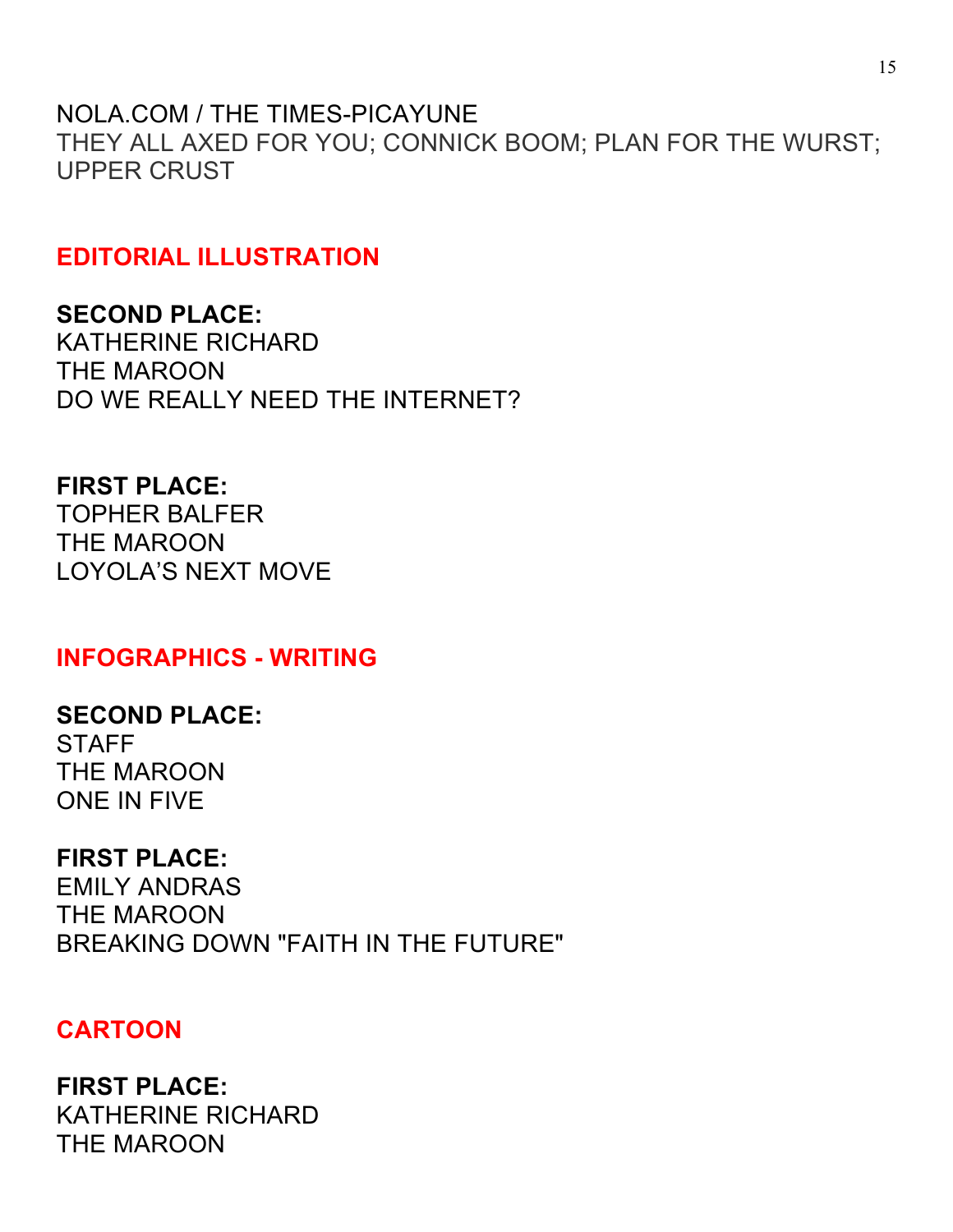## INTERNET ACTIVISM

#### **ENTERTAINMENT - WRITING**

#### **THIRD PLACE:**

CHARMAINE JACKSON THE LOUISIANA WEEKLY 'AFRICA UMOJA' CAPTURES THE SPIRIT OF AFRICAN HISTORY AND **CULTURE** 

#### **SECOND PLACE:**

WILL COVIELLO GAMBIT BIANCA DEL RIO COMES HOME TO NEW ORLEANS

#### **FIRST PLACE:**

ALAN SMASON CRESCENT CITY JEWISH NEWS VALERIE SASSYFRAS: A MUSICAL PHOENIX EMERGES

#### **EDITORIAL - WRITING**

#### **THIRD PLACE:**

KARLA ROSAS THE MAROON LOOKING AT LEAKED IMAGES IS SEXUAL ASSAULT

#### **SECOND PLACE:**

KARLA ROSAS THE MAROON WE HAVE A DUTY TO ENSURE THAT NEW ORLEANS IS ACCESSIBLE TO ALL ITS RESIDENTS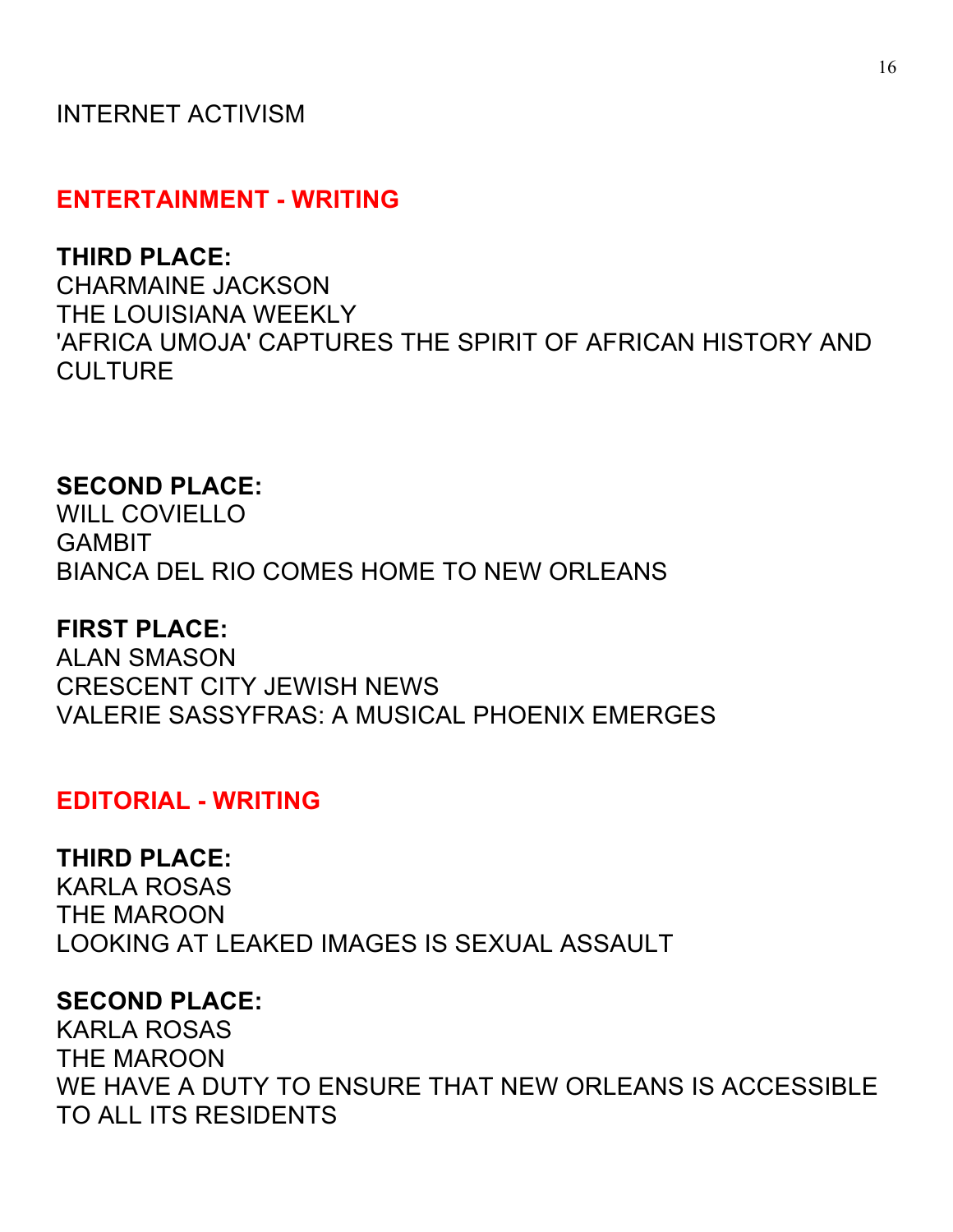### **FIRST PLACE:**

KEVIN ALLMAN, CLANCY DUBOS GAMBIT GIVING UP ON THE SOUTH

#### **CRITICAL REVIEW**

### **THIRD PLACE:**

DAVE WALKER NOLA.COM / THE TIMES-PICAYUNE FAT GUYS IN THE WOODS

#### **SECOND PLACE:**

WILL COVIELLO GAMBIT REVIEW - REEFER MADNESS

## **FIRST PLACE:**

SARAH BAIRD **GAMBIT** REVIEW - SNEAKY PICKLE

#### **BUSINESS - WRITING**

#### **THIRD PLACE:**

SARAH BUCHANAN THE LOUISIANA WEEKLY COAL TERMINAL OPERATORS AND THEIR RAIL PLANS ANGER NEIGHBORS

### **SECOND PLACE:**

KATHY FINN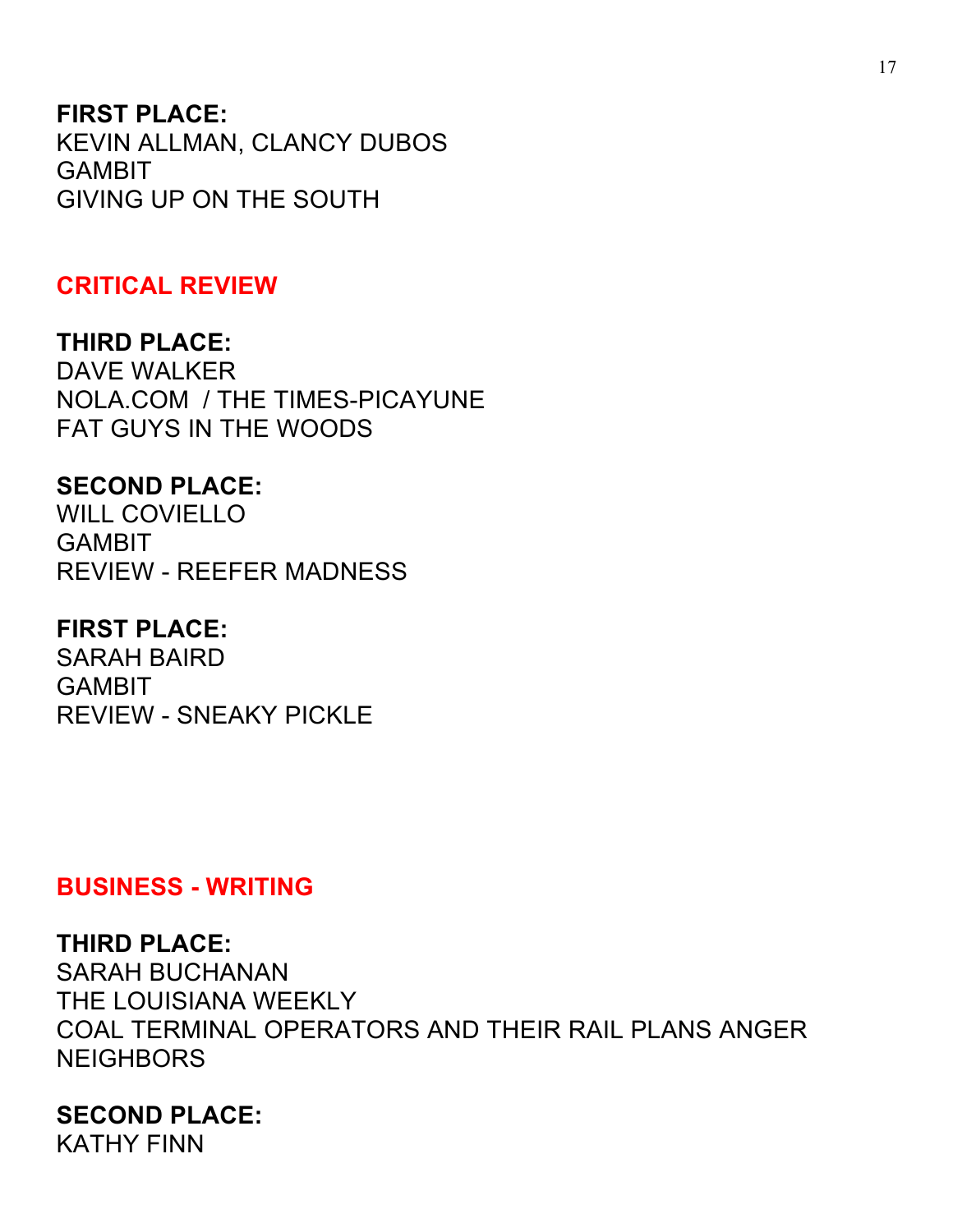BUSINESS REPORT PRIVATIZATION PAIN

### **FIRST PLACE:**

BEN MYERS NOLA.COM / THE TIMES-PICAYUNE ALARIO CENTER FOUNDATION IS SINKING, ALONG WITH ITS FINANCIAL RESERVES

#### **COLUMN**

**THIRD PLACE:**  MELISSA BIENVENU LOUISIANA LIFE MAGAZINE RURAL LIFE: "CITY GIRL, COUNTRY GIRL "

#### **SECOND PLACE:**

DR. BROBSON LUTZ NEW ORLEANS MAGAZINE HEALTH: "JAZZ FEST SUN PROTECTION"

#### **FIRST PLACE:**

ROBERTA BRANDES GRATZ THELENSNOLA SO WHAT IF HOLY CROSS TOWERS DEFY THE ZONING CODE ITS ONLY THE LOWER NINTH

#### **COMMUNITY NEWS**

#### **THIRD PLACE:**

BURKE BISCHOFF LOYOLA STUDENT NEWS SERVICE GRETNA RESIDENTS ENJOYING NEW CURBSIDE RECYCLING PROGRAM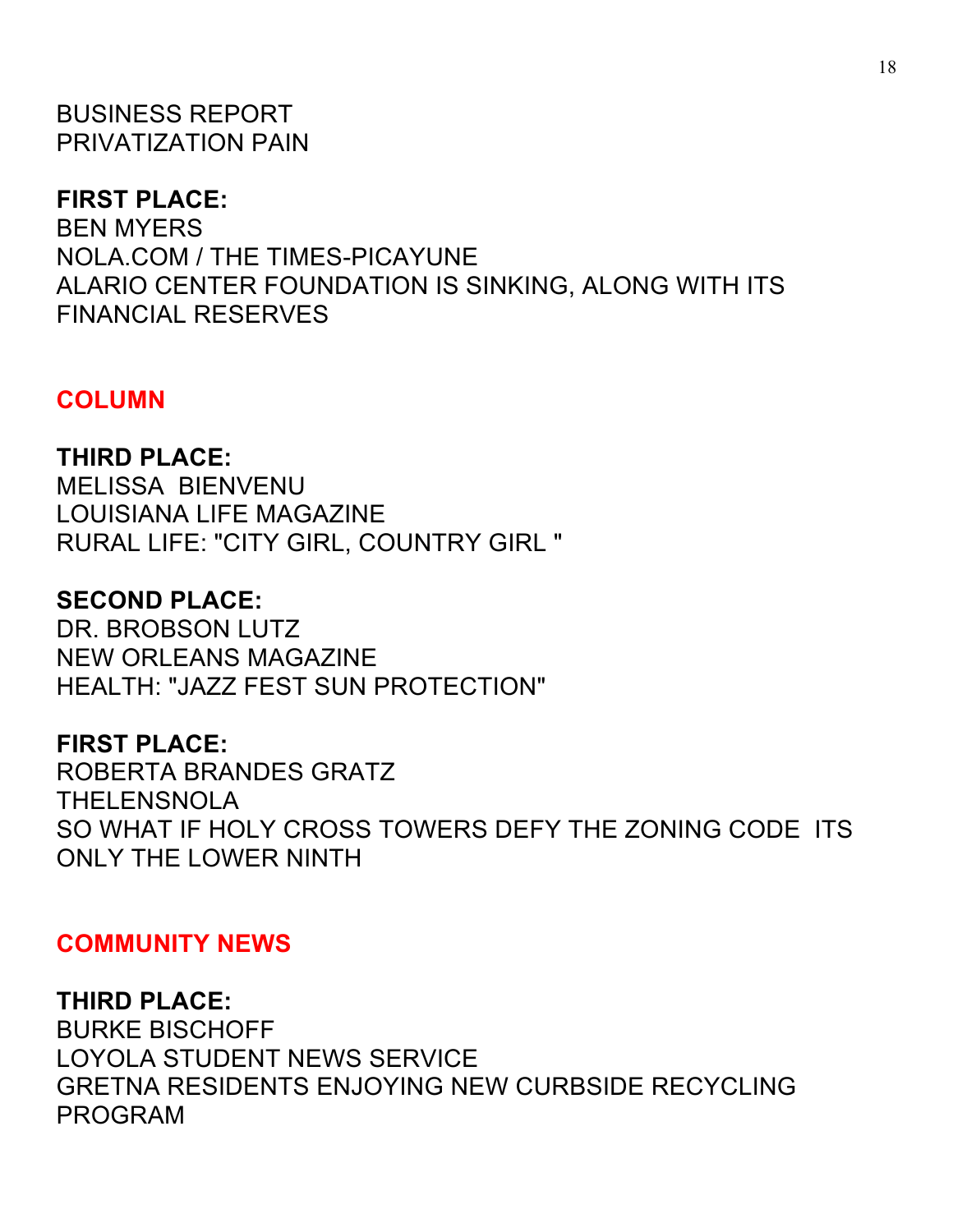## **SECOND PLACE:**

DANIELA GARCIA LOYOLA STUDENT NEWS SERVICE BELLE CHASSE ACADEMY TO SHOW OFF VICTORY GARDEN AT THANKSGIVING MEAL

**FIRST PLACE:**  DANIELLE DEL SOL PRESERVATION IN PRINT MID-CITY MID-TRANSFORMATION

## **SPECIAL SECTION - WRITING**

**THIRD PLACE:** 

TIFFANI REDING AMEDEO, SARA ESSEX BRADLEY, SARAH RAVITS NEW ORLEANS HOMES & LIFESTYLES JUNIOR LEAGUE KITCHEN TOUR

### **SECOND PLACE:**

MORGAN PACKARD, BEVERLY CHURCH, TIFFANI REDING AMEDEO ST. CHARLES AVENUE COURTS OF CARNIVAL

#### **FIRST PLACE:**

TIFFANI REDING AMEDEO, MORGAN PACKARD NEW ORLEANS MAGAZINE PEOPLE TO WATCH

### **LOCAL NEWS WEBSITE**

**THIRD PLACE:**  CLINT DURRETT WDSU-TV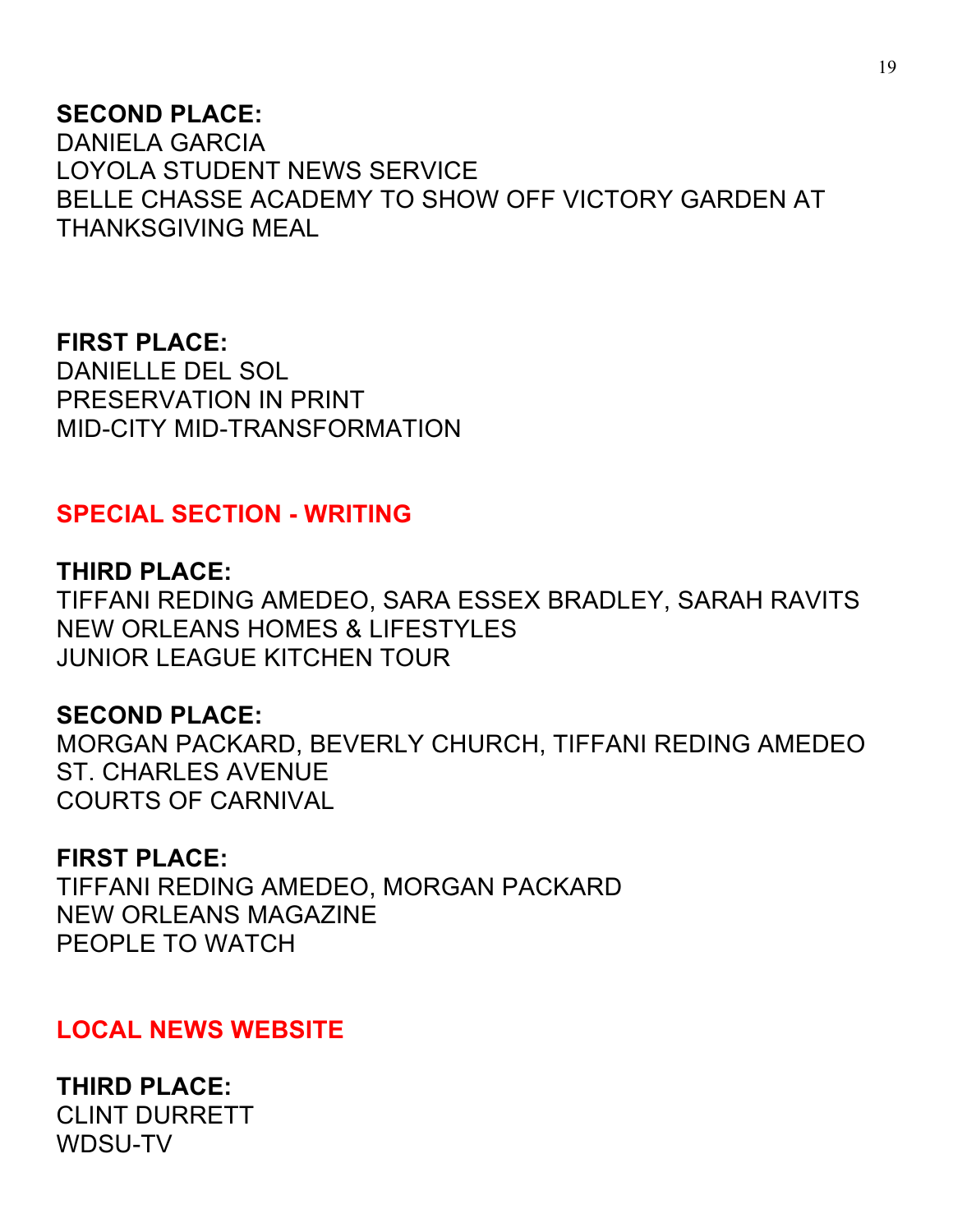## WDSU.COM

### **SECOND PLACE: STAFF** WWL-TV WWLTV.COM

## **FIRST PLACE:**

KELLY MASSICOT BIZ NEW ORLEANS BIZNEWORLEANS.COM

## **EMAIL UPDATES**

## **THIRD PLACE:**

KELLY MASSICOT MYNEWORLEANS.COM MYNEWORLEANS.COM DAILY NEWSLETTER

### **SECOND PLACE:**

**STAFF** THE MAROON NEWS AND HEADLINES FROM THE LOYOLA MAROON

### **FIRST PLACE:**

JAN RAMSEY OFFBEAT MAGAZINE OFFBEAT'S WEEKLY BEAT EMAIL NEWSLETTER

### **INTERNET INNOVATION**

**THIRD PLACE:**  CLINT DURRETT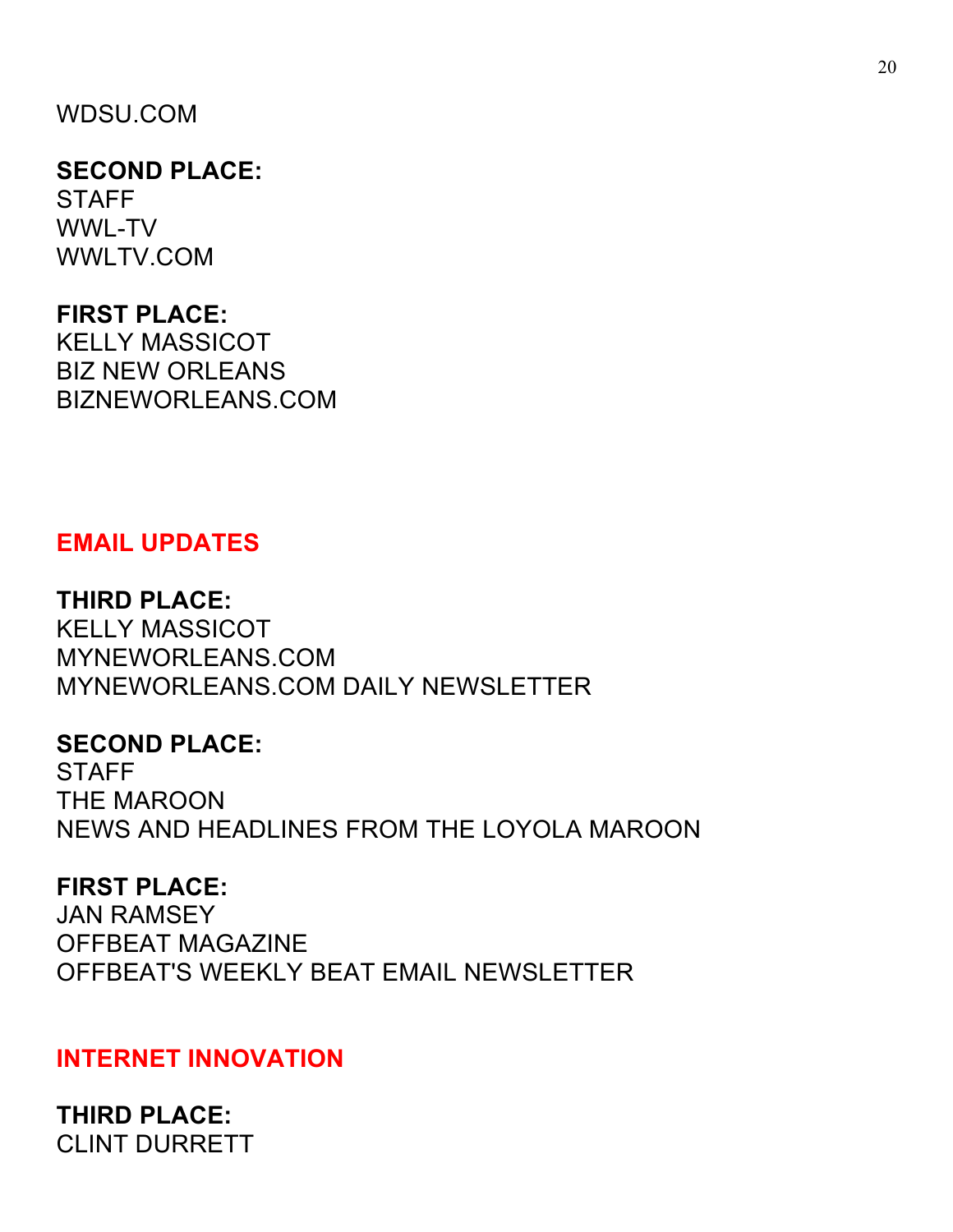WDSU-TV TRANSIT TRACKER

#### **SECOND PLACE:**

ABE HANDLER, THOMAS THOREN THELENSNOLA THE VAULT

### **FIRST PLACE:**

CHRIS FINCH, STAFF WVUE-TV THE FINAL DEBATE

### **INDEPENDENT BLOG**

#### **THIRD PLACE:**

ERIN SHAW BIZ NEW ORLEANS STARTUP SUCCESSES

## **SECOND PLACE:**

**STAFF** MY SPILT MILK MY SPILT MILK

#### **FIRST PLACE:**

BONNIE WARREN RENAISSANCE PUBLISHING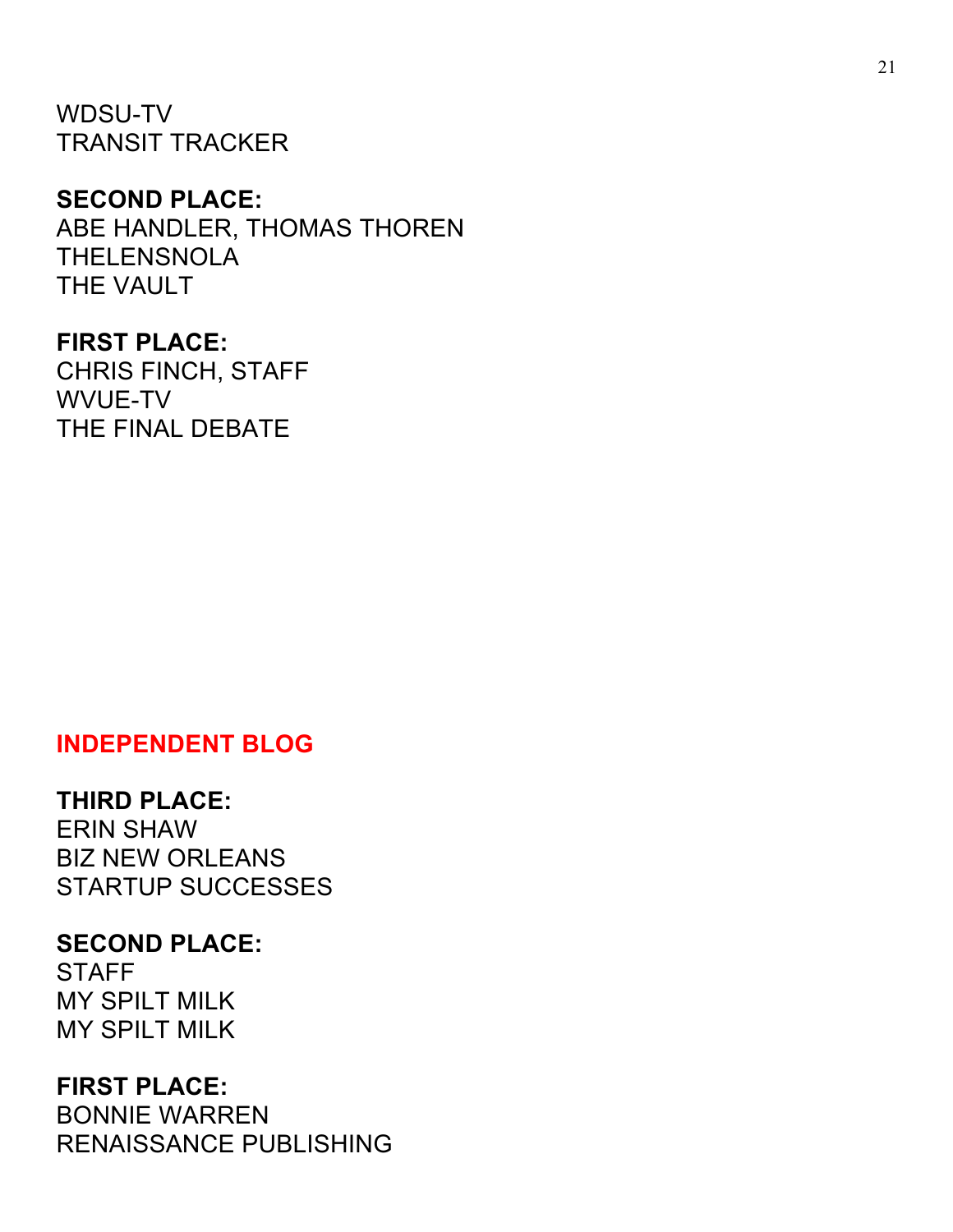## BIZNESS STYLE

## **FEATURE AFFILIATED BLOG**

### **THIRD PLACE:**

MIKE GRIFFITH MYNEWORLEANS.COM IN TUNE

### **SECOND PLACE:**

ERROL LABORDE MYNEWORLEANS.COM THE EDITOR'S ROOM

## **FIRST PLACE:**

EVE PEYTON MYNEWORLEANS.COM JOIE D'EVE

## **SPECIAL SECTION - INTERNET**

### **THIRD PLACE:**

**STAFF** WWL-TV TAINTED LEGACY

### **SECOND PLACE:**

CLINT DURRETT WDSU-TV CHRONICLE: THE LONG ROAD HOME

# **FIRST PLACE:**

TOM WRIGHT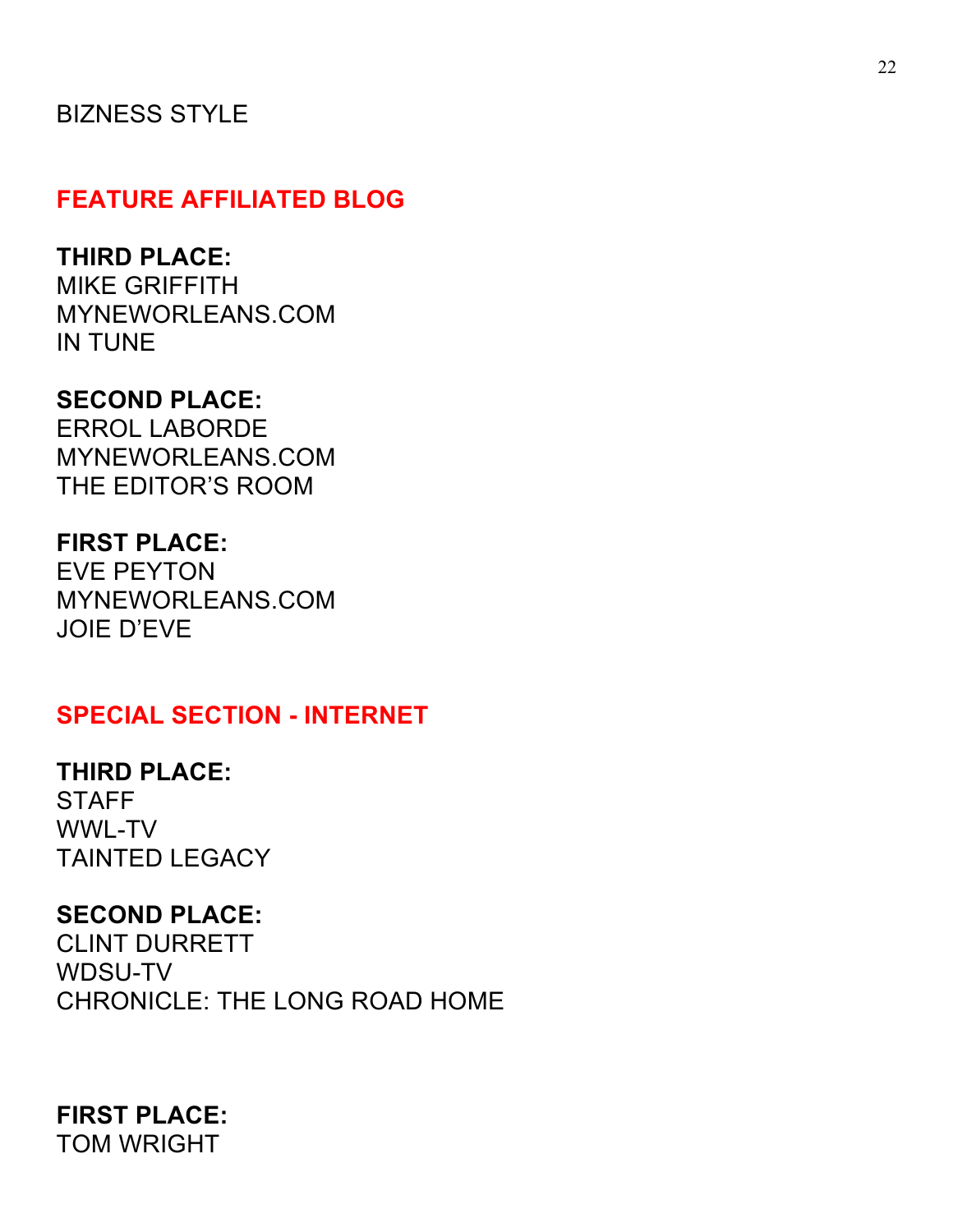WVUE-TV LOUISIANA PURCHASED

### **SOCIAL MEDIA PRESENCE**

#### **THIRD PLACE:**

**STAFF** GAMBIT GAMBIT

#### **SECOND PLACE:**

KELLY MASSICOT NEW ORLEANS MAGAZINE NEW ORLEANS MAGAZINE SOCIAL MEDIA

#### **FIRST PLACE:**

SCOTT WALKER WDSU-TV SOCIAL MEDIA PRESENCE: SCOTT WALKER

### **WEB GRAPHICS AND ANIMATION**

#### **THIRD PLACE:**

TOM WRIGHT WVUE-TV ALTERNATIVES LIVING

### **SECOND PLACE:**

MICHAEL LUKE WWL-TV NEW ORLEANS MURDER MAP

#### **FIRST PLACE:**

ABE HANDLER, CHARLES MALDONADO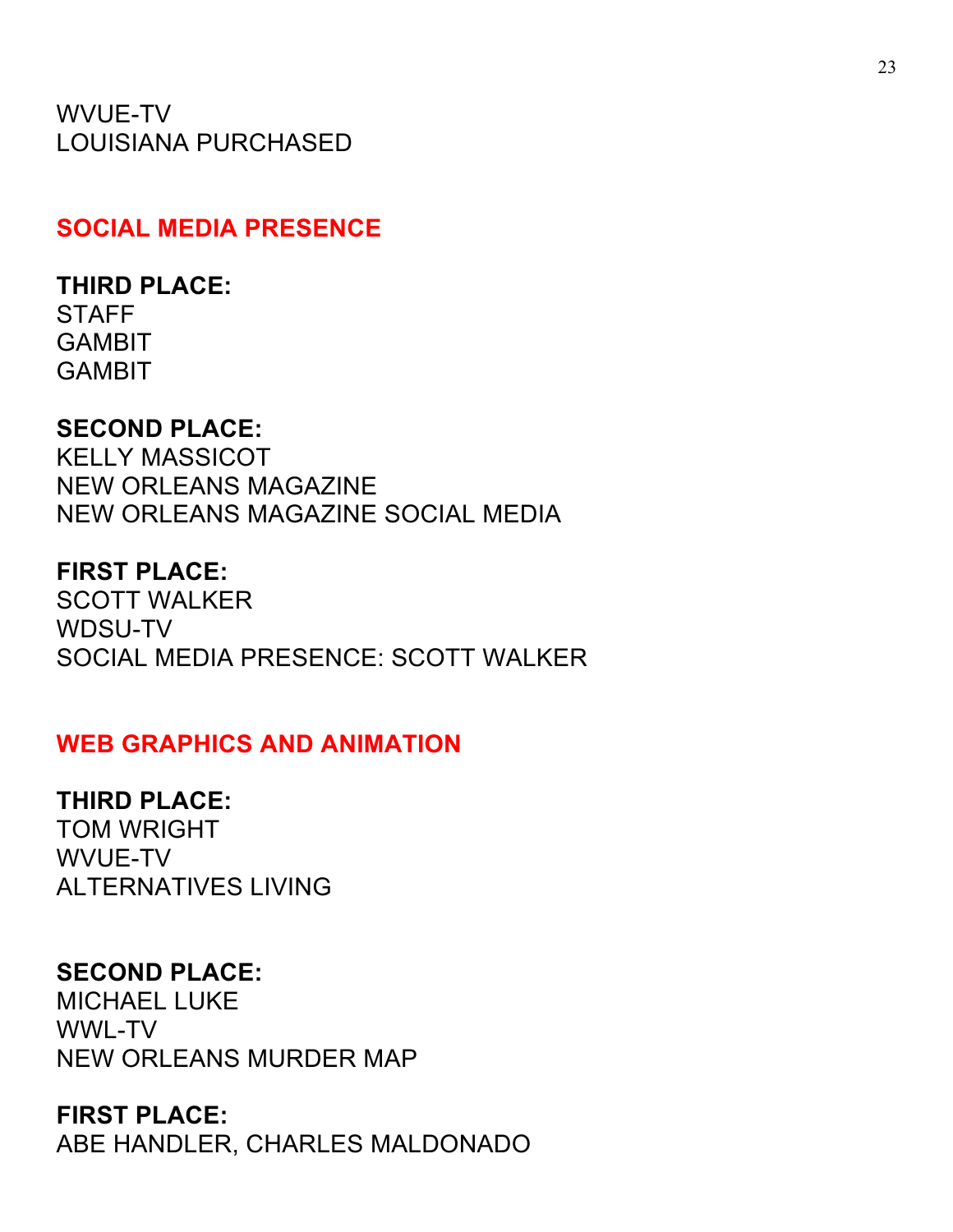THELENSNOLA IN PARTS OF NEW ORLEANS, EYESORES REMAIN ON CITYS LIST OF FIXED-UP PROPERTIES

## **BREAKING NEWS VIDEOGRAPHY**

**SECOND PLACE:**  DOUG FAIN WDSU-TV DEADLY TANKER TRUCK FIRE

**FIRST PLACE:**  NEIL GIURINTANO WWL-TV AMITE TORNADO DAMAGE

### **GENERAL NEWS VIDEOGRAPHY**

**THIRD PLACE:**  BRIAN LUKAS WWL-TV THE SMALLEST FIREFIGHTER

### **SECOND PLACE:**  LANCE WASHINGTON WVUE-TV FIT TO FIGHT

### **FIRST PLACE:**

TJ PIPITONE WWL-TV MOTORCYCLE ACCIDENT REUNION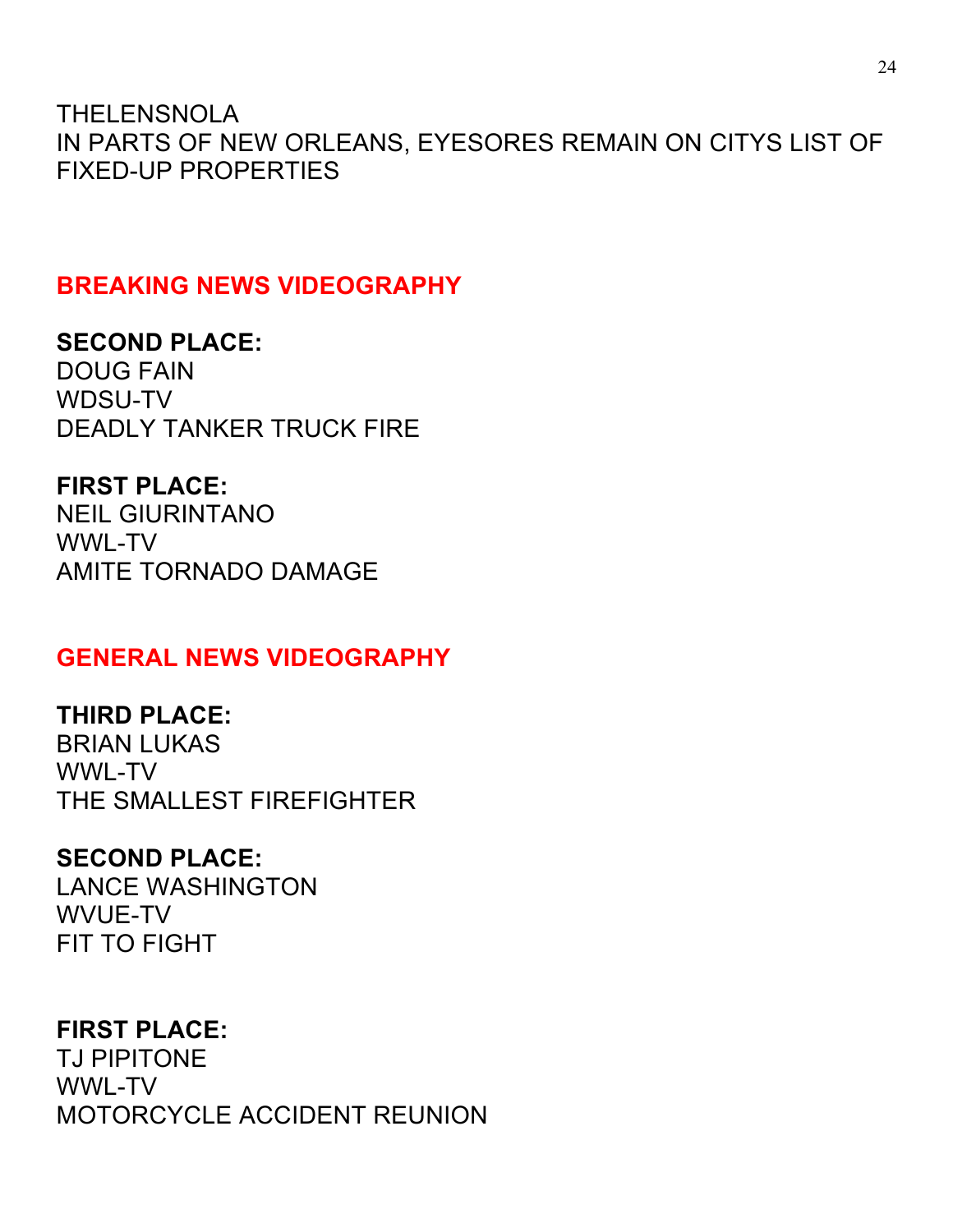## **FEATURE VIDEOGRAPHY**

#### **THIRD PLACE:**

PAUL COMBEL, STAFF WYES-TV BILOXI MEMORIES AND THE BROADWATER BEACH HOTEL

## **SECOND PLACE:**

DAVE MCNAMARA WVUE-TV HEART OF LOUISIANA: TINY TRAIN GARDEN

## **FIRST PLACE:**

CREATIVE SERVICES STAFF WGNO-TV BOURBON BOON

### **PHOTO ESSAY VIDEOGRAPHY**

### **THIRD PLACE:**

TOM MOORE WWL-TV HANSEN'S SNO-BLIZ 75TH ANNIVERSARY

### **SECOND PLACE:**

ALYSON TITKEMEYER WGNO-TV DOG PEOPLE: WE'RE NOT NORMAL

#### **FIRST PLACE:**

DAVE MCNAMARA WVUF-TV HEART OF LOUISIANA: CHRISTMAS LIGHTS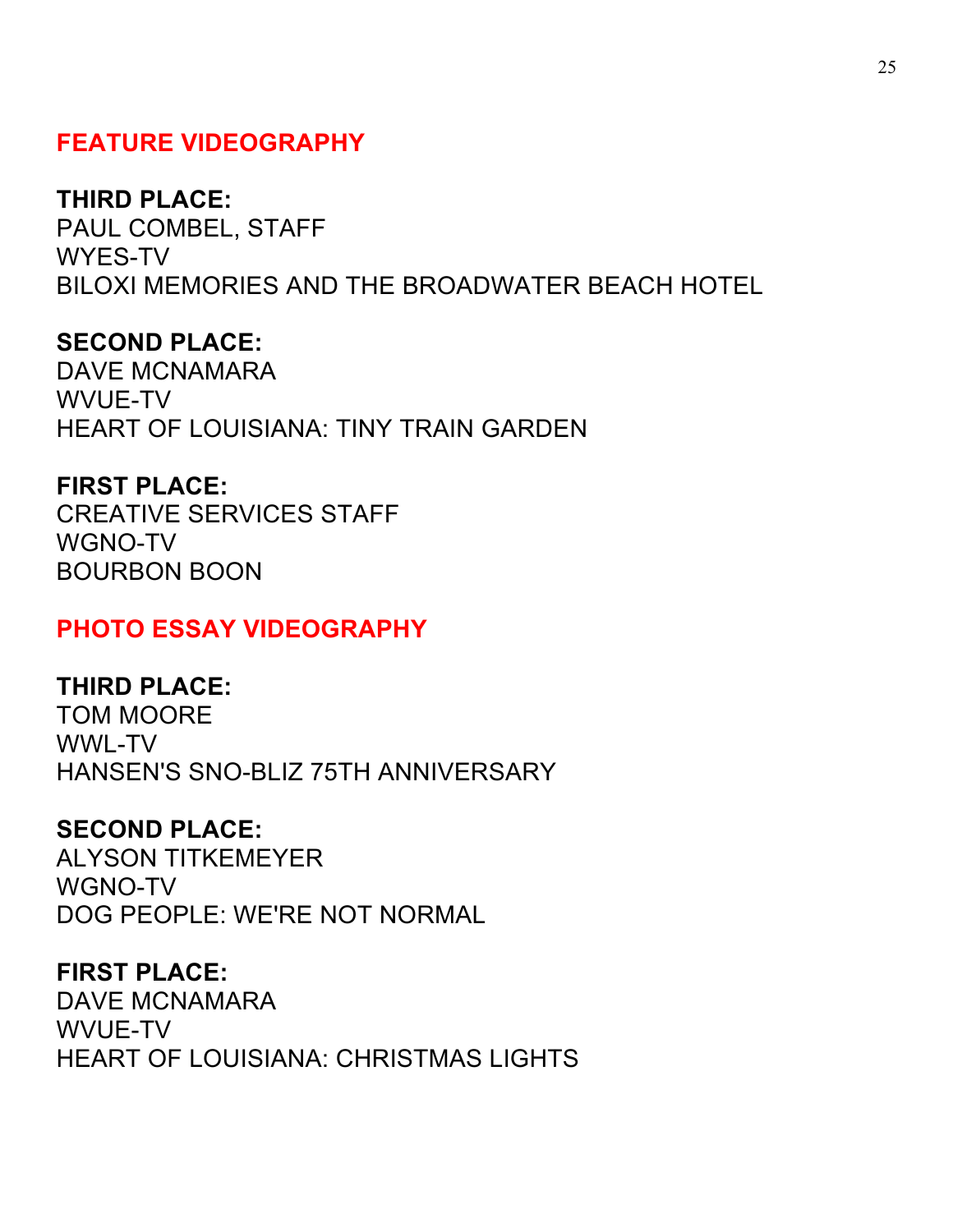### **NEWS VIDEOGRAPHY EDITING**

#### **THIRD PLACE:**

DAVE MCNAMARA WVUE-TV 70 YEARS OF HONOR: REMEMBERING D-DAY

#### **SECOND PLACE:**

DAVE MCNAMARA WVUE-TV HEART OF LOUISIANA: LOCOMOTIVE 745

#### **FIRST PLACE:**

BRIAN LUKAS WWL-TV LOUISIANA WETLANDS

#### **DOCUMENTARY VIDEOGRAPHY**

**THIRD PLACE:** CREATIVE SERVICES STAFF WGNO-TV NEW ORLEANS VOODOO MYTH AND MYSTIQUE

#### **SECOND PLACE:**

PAUL RODGERS WVUE-TV COAST IN CRISIS

#### **FIRST PLACE:**

MATT GOSCIMINSKI WDSU-TV CHRONICLE: THE LONG ROAD HOME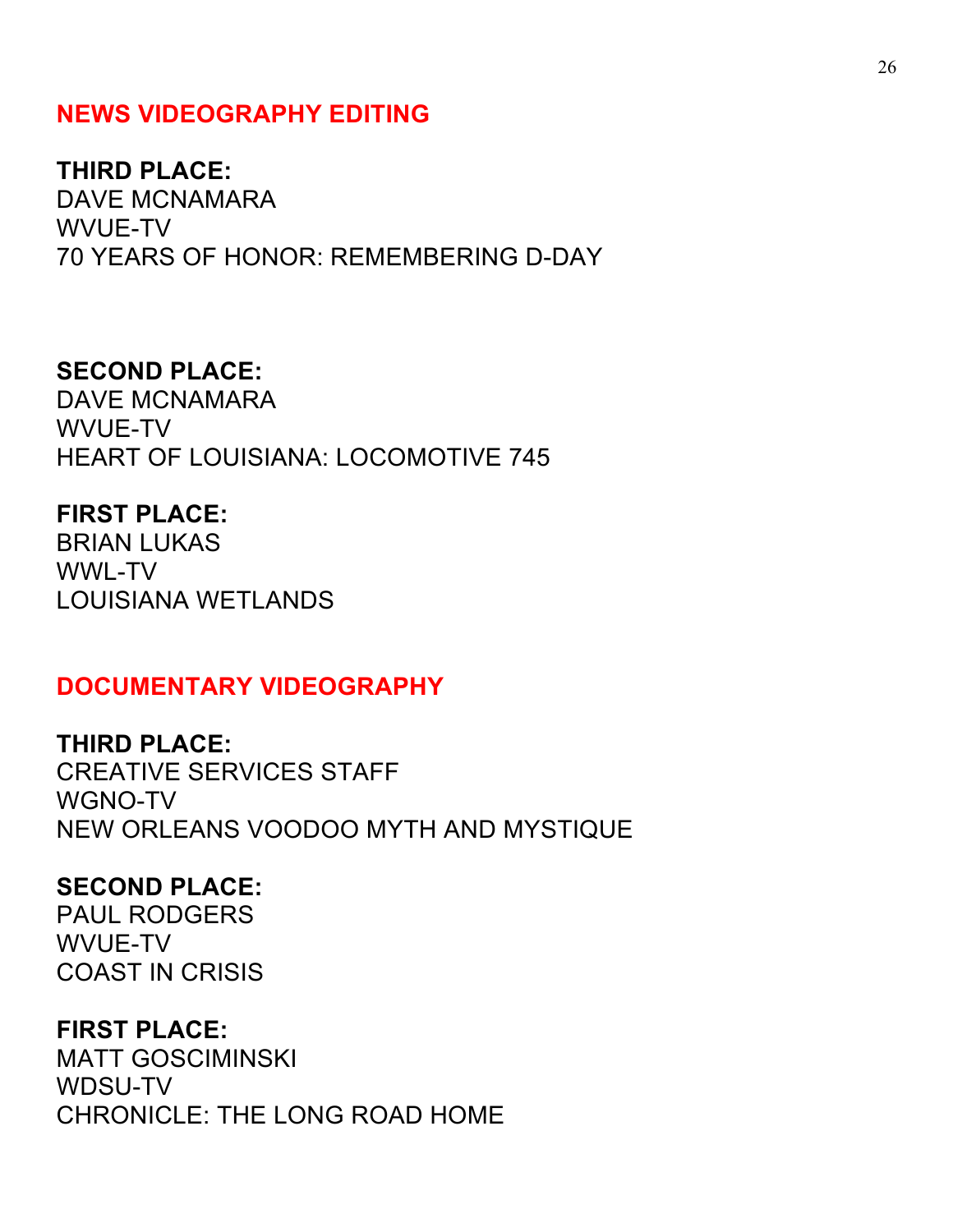### **DOCUMENTARY - TV**

#### **THIRD PLACE:**

HEATH ALLEN, LISA COLLINS, JONATHAN SHELLEY WDSU-TV CHRONICLE: THE LONG ROAD HOME

**SECOND PLACE:**  HEATH ALLEN WDSU-TV SISTERS OF THE SOUL

**FIRST PLACE:** 

DAVE MCNAMARA WVUE-TV 70 YEARS OF HONOR: REMEMBERING D-DAY

### **PUBLIC AFFAIRS TV**

#### **THIRD PLACE:**

DOMINIC MASSA WWL-TV EYE ON HURRICANES

### **SECOND PLACE:**

JOHN SNELL WVUE-TV COAST IN CRISIS

#### **FIRST PLACE**:

MARCIA KAVANAUGH, PAULA PENDARVIS, TOM GREGORY WYES-TV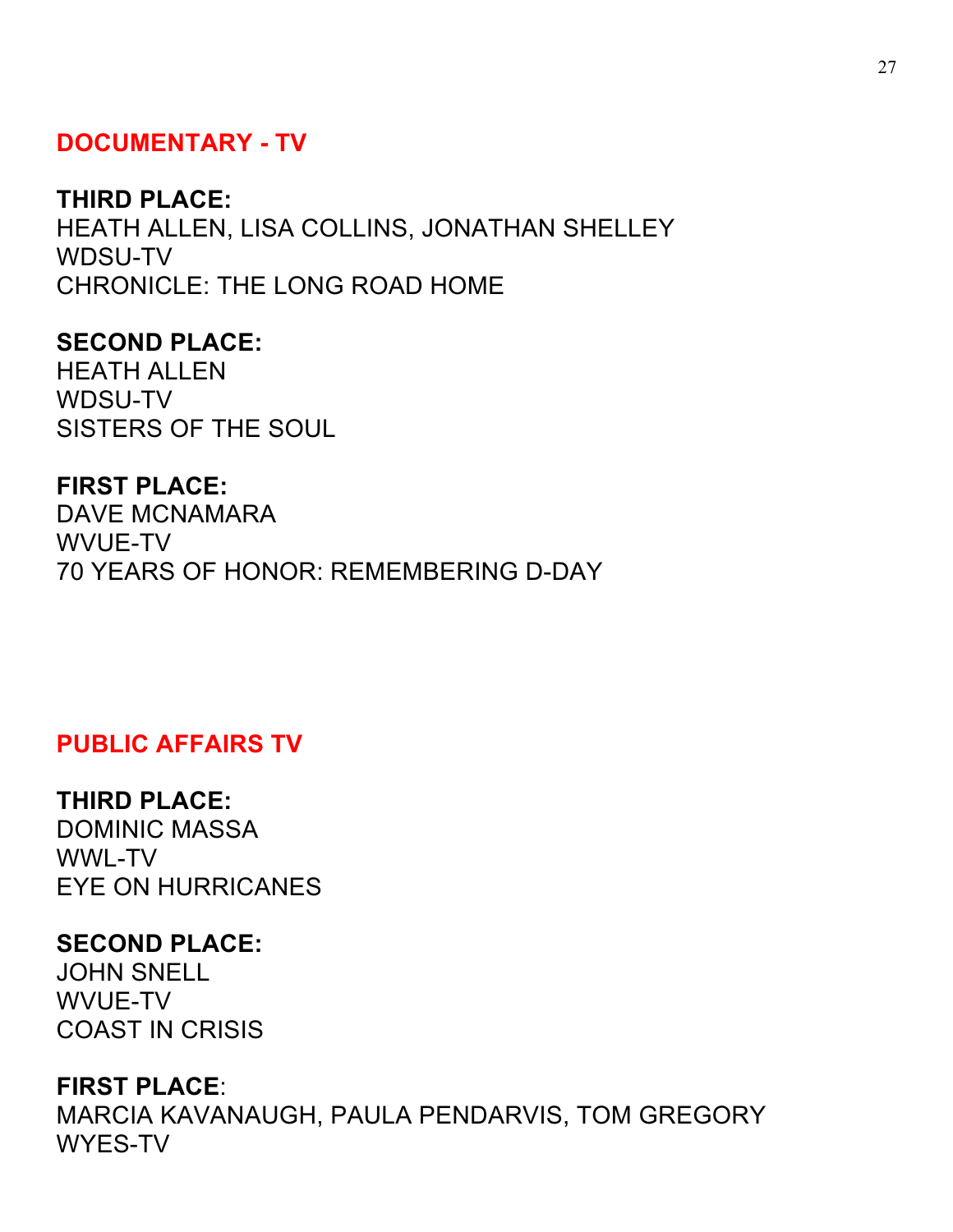## RESHAPING A GREATER NEW ORLEANS ~ CHANGE BY DECREE

## **PLANNED EVENT TV**

## **THIRD PLACE:**

PEGGY SCOTT LABORDE, JIM MORIARTY, STAFF WYES-TV THE 2014 REX BALL AND THE MEETING OF THE COURTS OF REX AND COMUS

### **SECOND PLACE:**

DOMINIC MASSA WWL-TV CAMPAIGN 2014 ELECTION COVERAGE

#### **FIRST PLACE:**

**STAFF** WDSU-TV SAINTS ON 6: RAVENS VS. SAINTS

### **GRAPHICS AND ANIMATION - TV**

### **THIRD PLACE:**

**STAFF** THE MAROON MAROON MINUTE

### **SECOND PLACE:**

MATT DAVIS WWL-TV 4<sup>TH</sup> DOWN FRIDAY

**FIRST PLACE:**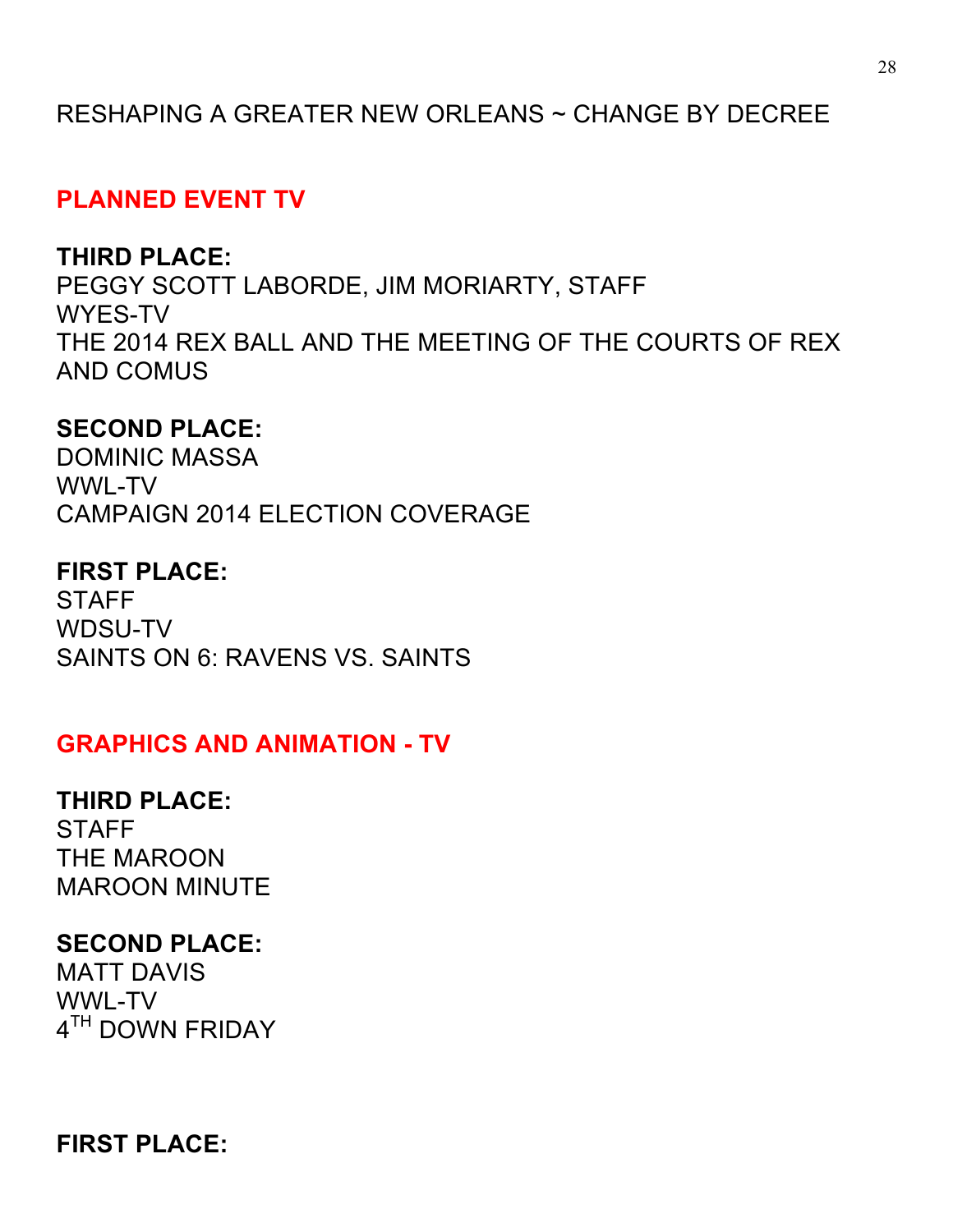PAUL MILHET WGNO-TV DR. RACHEL GIVES YOU 5 NUMBERS TO LIVE BY

## **STATION PROMOTION CAMPAIGN TV**

## **THIRD PLACE:**

BILLY PILGRIM WDSU-TV HEY CHARLES

## **SECOND PLACE:**

CREATIVE SERVICES STAFF WGNO-TV GOD BLESS LOUISIANA

## **FIRST PLACE:**

TOM GREGORY, PEGGY SCOTT LABORDE, BETH UTTERBACK WYES-TV WYES TRICENTENNIAL MOMENTS

## **TALK SHOW — TV**

## **THIRD PLACE:**

SHEBA TURK, CAEGAN MOORE WWL-TV THE 504

## **SECOND PLACE:**

PEGGY SCOTT LABORDE, STAFF WYES-TV STEPPIN' OUT

## **FIRST PLACE:**

PEGGY SCOTT LABORDE, KELSI SCHREIBER, STAFF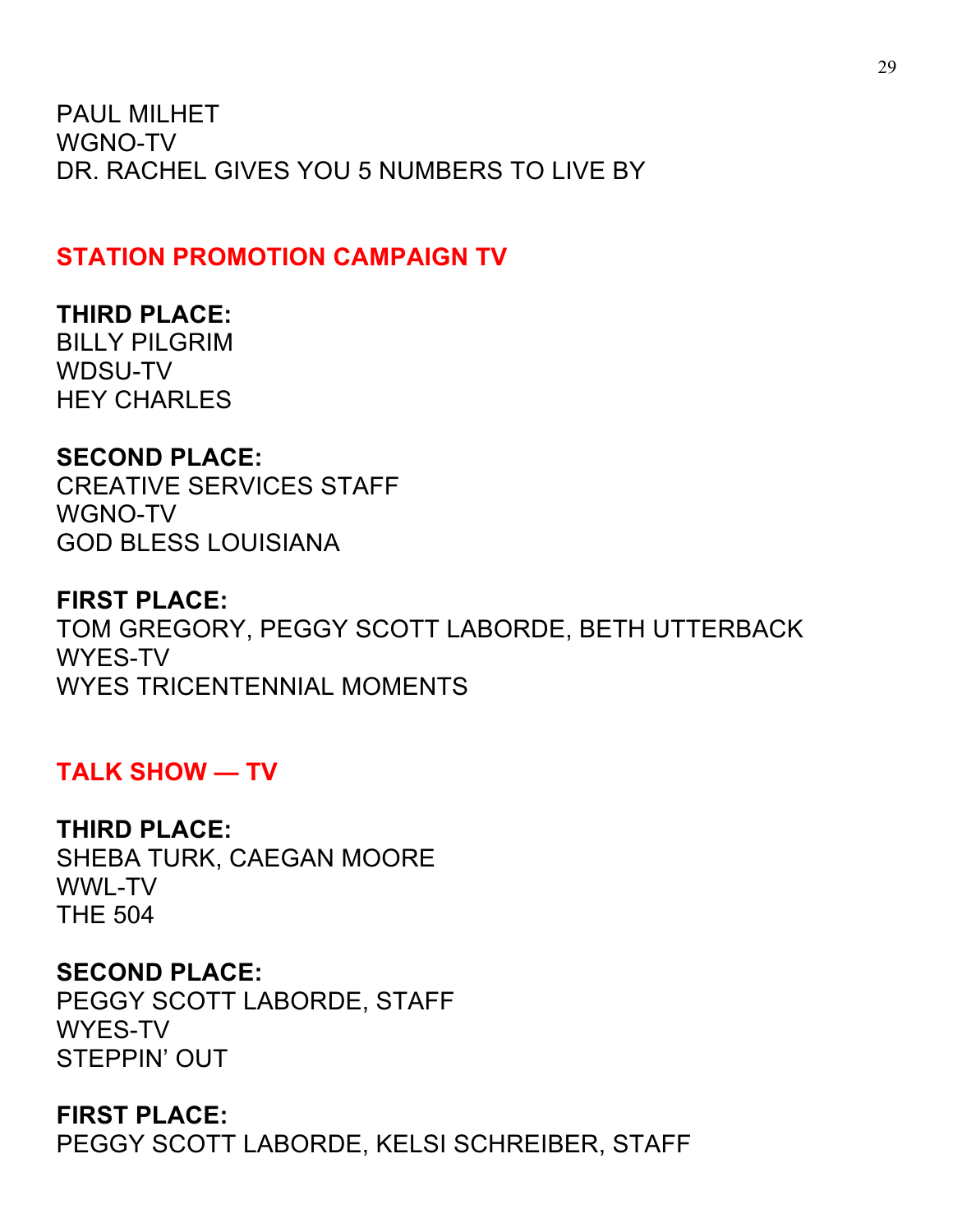WYES-TV WHEN THE BEATLES INVADED NEW ORLEANS: A STEPPIN' OUT SPECIAL

**EDITORIAL — TV**

## **SECOND PLACE:**

JABARI GREER WDSU-TV SAINTS SUNDAY TAKEAWAYS WITH JABARI GREER

## **FIRST PLACE:**

JIM HENDERSON WVUE-TV JIM HENDERSON COMMENTARY - SAINTS VS. BEARS

## **SCIENCE/HEALTH/TECHNOLOGY - WRITING**

## **THIRD PLACE:**

BOB MARSHALL THELENSNOLA NEW ORLEANS FLOOD PROTECTION SYSTEM: STRONGER THAN EVER, WEAKER THAN IT WAS SUPPOSED TO BE

## **SECOND PLACE:**

BOB MARSHALL, AL SHAW, BRIAN JACOBS THELENSNOLA "LOSING GROUND"

## **FIRST PLACE:**

KATY RECKDAHL THE WEATHER CHANNEL ONLINE MIXING OIL AND WATER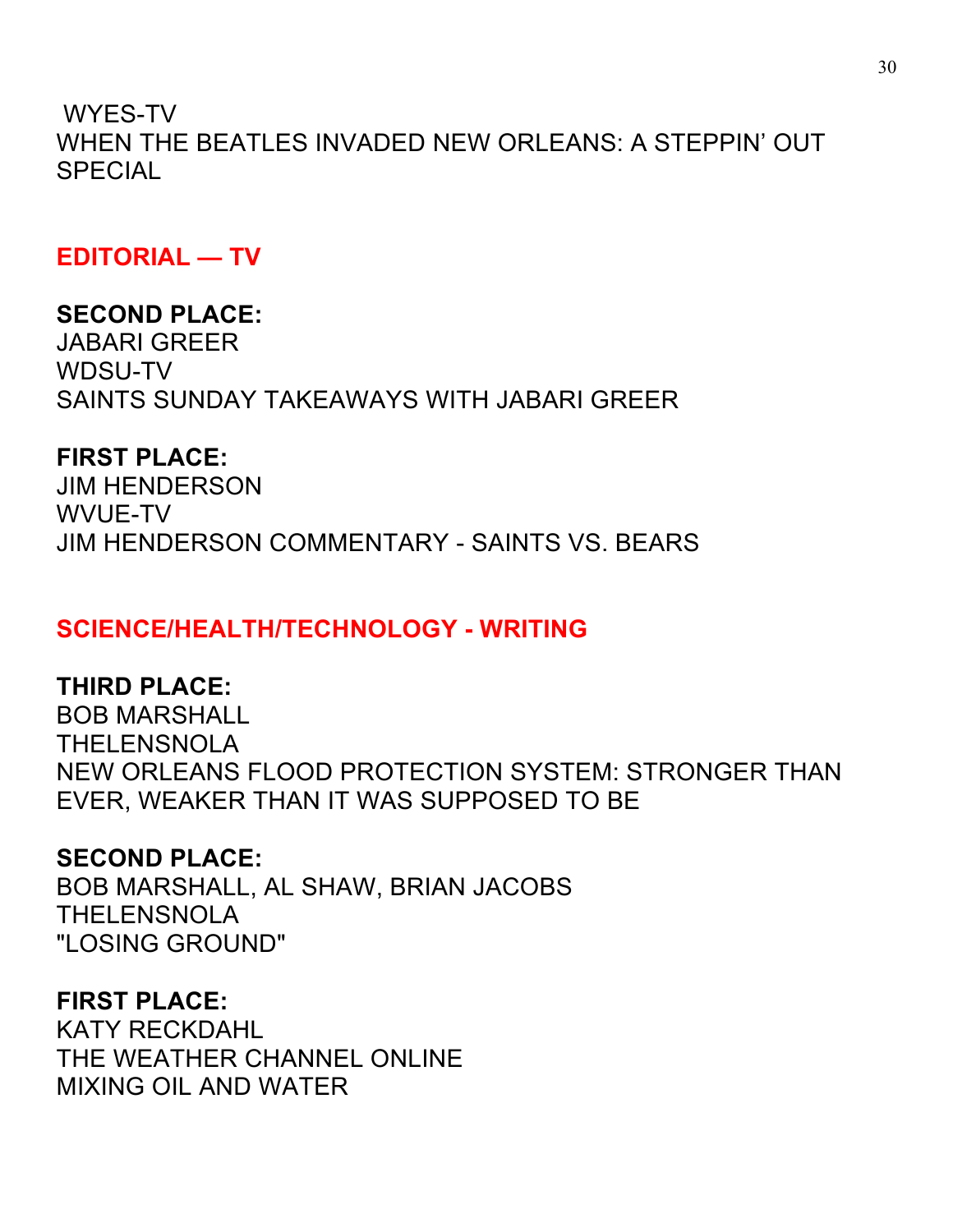## **INVESTIGATIVE - WRITING**

#### **THIRD PLACE:**

JED LIPINSKI NOLA.COM / THE TIMES-PICAYUNE LIL WAYNE SKATEPARK FAILURE A SETBACK FOR LOWER NINTH WARD COMMUNITY CENTER

#### **SECOND PLACE:**

RICHARD WEBSTER, NAOMI MARTIN NOLA.COM / THE TIMES-PICAYUNE DYING AT OPP

#### **FIRST PLACE:**

REBECCA CATALANELLO NOLA.COM / THE TIMES-PICAYUNE BILLING FOR RAPE: LOUISIANA SEX ASSAULT VICTIMS OFTEN FACE HEFTY BILLS FOR MEDICAL CARE

#### **CONTINUING COVERAGE - WRITING**

#### **THIRD PLACE:**

JULIA KUMARI DRAPKIN, JESSICA WILLIAMS, DANIELLE DREILINGER NOLA.COM / THE TIMES-PICAYUNE SUDDEN WAVE OF IMMIGRATION IN GREATER NEW ORLEANS **SCHOOLS** 

#### **SECOND PLACE:**

DANIELLE DREILINGER NOLA.COM / THE TIMES-PICAYUNE THE NEW ORLEANS SCHOOL BUILDING MERRY-GO-ROUND

### **FIRST PLACE:**

DELLA HASSELLE THELENSNOLA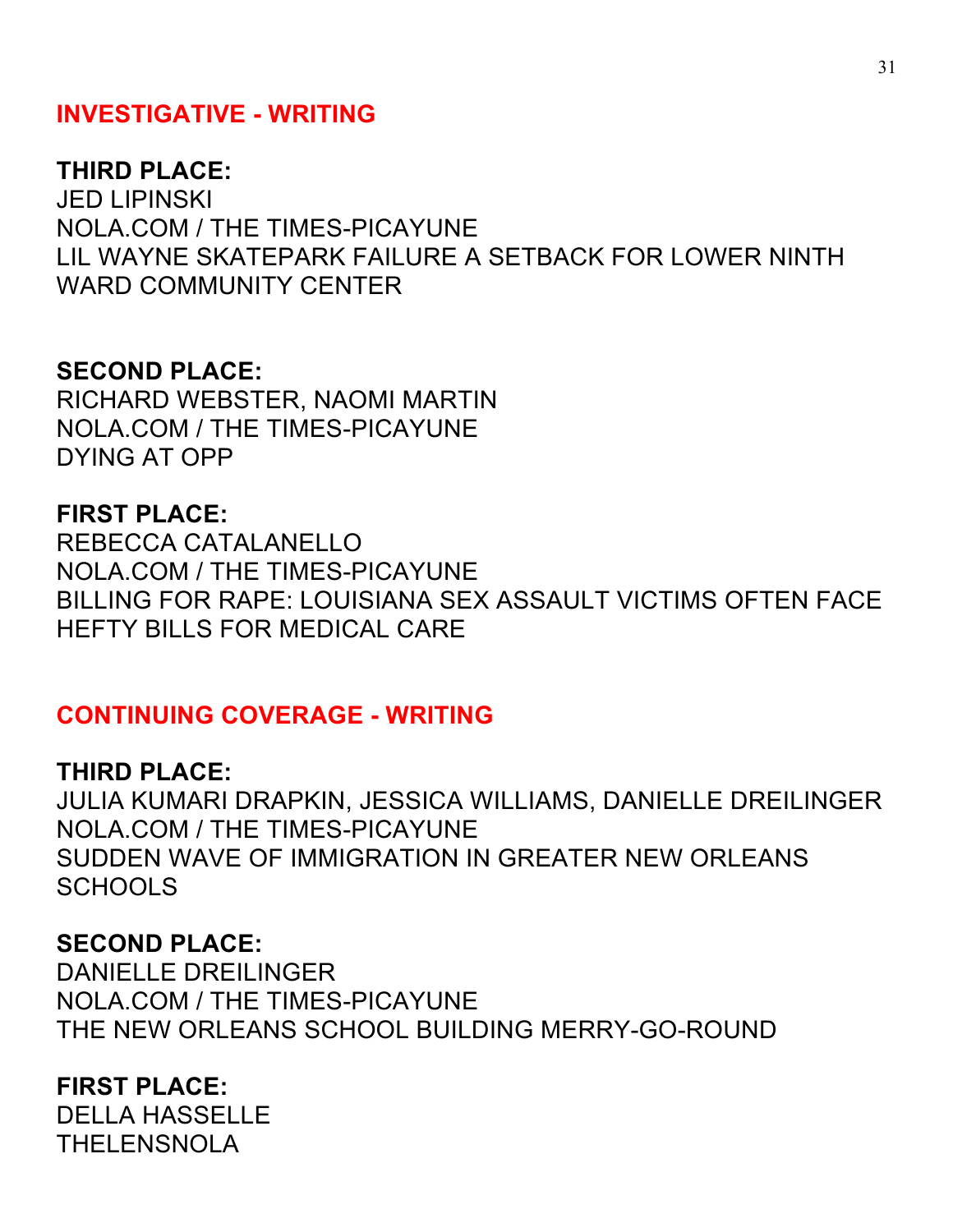IN RUSH TO FIND LETHAL INJECTION DRUG, PRISON OFFICIALS TURNED TO A HOSPITAL

**FEATURE - WRITING**

## **THIRD PLACE:**

ALAN SMASON CRESCENT CITY JEWISH NEWS JEWS AND JAZZ

## **SECOND PLACE:**

JED LIPINSKI NOLA.COM / THE TIMES-PICAYUNE THE MYSTERY OF THE LUCKY COMEDY CLUB

### **FIRST PLACE:**

CAROLYN MORROW LONG LOUISIANA CULTURAL VISTAS THE CRACKER JACK: A HOODOO DRUGSTORE IN THE "CRADLE OF JAZZ"

### **GENERAL NEWS - WRITING**

## **THIRD PLACE:**

BEN MYERS NOLA.COM / THE TIMES-PICAYUNE JEFFERSON PARISH INSPECTOR GENERAL CLASHES WITH COUNCIL CRITICS, YET TO COMPLETE SINGLE AUDIT, INVESTIGATION

## **SECOND PLACE:**

JENNIFER LARINO NOLA.COM / THE TIMES-PICAYUNE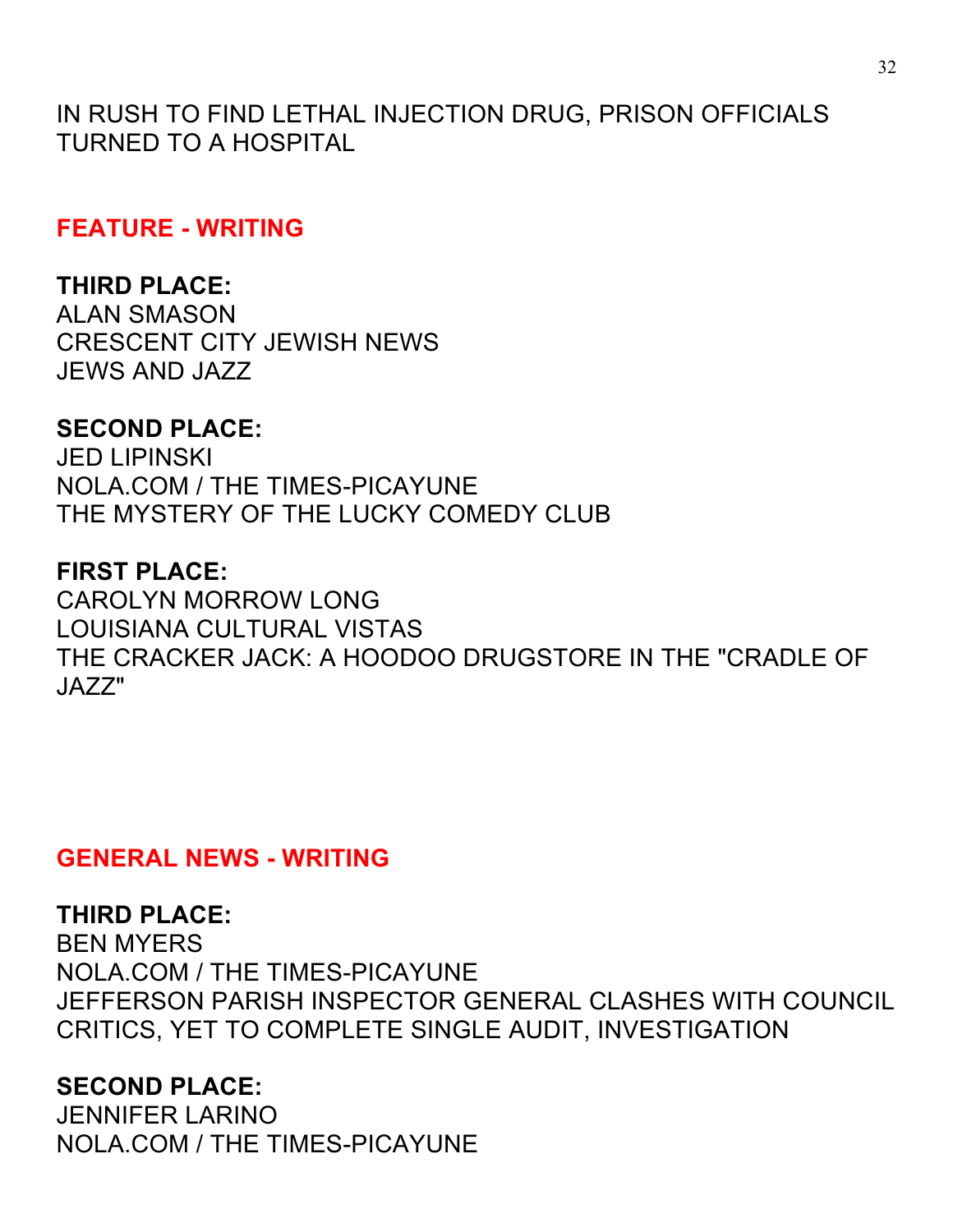HOMEOWNERS IN LIMBO AS CONGRESS DEBATES FLOOD INSURANCE RATE INCREASES

## **FIRST PLACE:**

KATY RECKDAHL NEW ORLEANS ADVOCATE ADULT CRIME, ADULT TIME: PRACTICE OF HOUSING TEEN OFFENDERS IN ORLEANS PARISH PRISON CONCERNS A PARENT

## **BREAKING NEWS - WRITING**

## **THIRD PLACE:**

DANNY MONTEVERDE NEW ORLEANS ADVOCATE 200-PLUS-YEAR-OLD ROYAL STREET BUILDING CRUMBLES IN NEW **ORLEANS** 

## **SECOND PLACE:**

DANNY MONTEVERDE NEW ORLEANS ADVOCATE FIVE PEOPLE, INCLUDING THREE CHILDREN, DIE IN FIRE AT BROADMOOR HOME

## **FIRST PLACE:**

KEN DALEY NOLA.COM | THE TIMES-PICAYUNE BOURBON STREET SHOOTING LEAVES 10 WOUNDED, 2 CRITICALLY, TOURISM IMAGE SCARRED

## **PARTNERSHIP – WRITING**

**FIRST PLACE:** LAURA BEATTY, LISA COLLINS, MELINDA MORRIS NOLA.COM |THE TIMES-PICAYUNE LOYOLA STUDENT NEWS SERVICE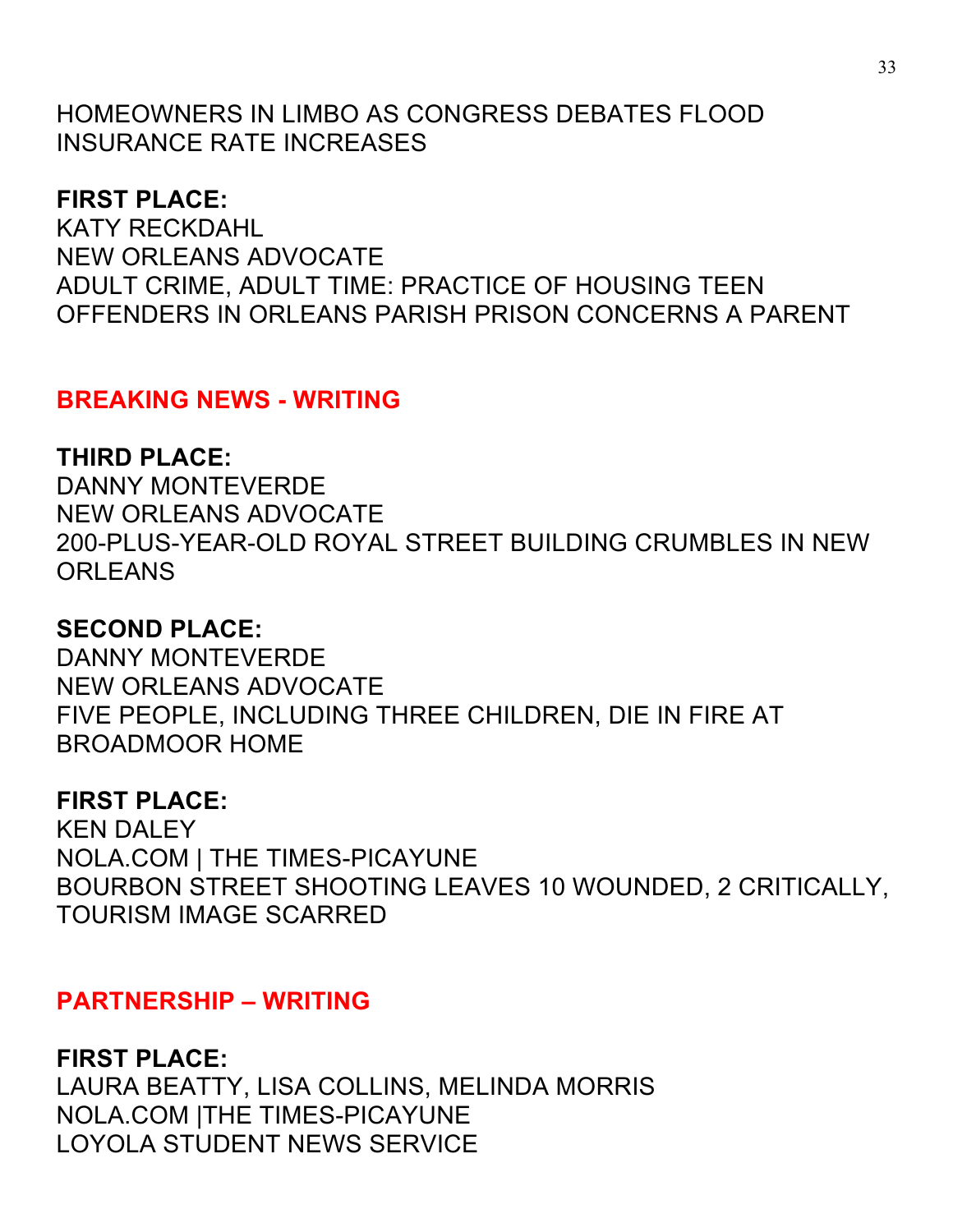## **ENTERTAINMENT — TV**

#### **THIRD PLACE:**

SHEBA TURK, CAEGAN MOORE WWL-TV EXHIBIT BE **SECOND PLACE:**  DAVE MCNAMARA WVUE-TV HEART OF LOUISIANA: OLD FEED STORE

#### **FIRST PLACE:**

DAVE MCNAMARA WVUE-TV HEART OF LOUISIANA: DOPSIE BROTHERS

### **SCIENCE/HEALTH/TECHNOLOGY — TV**

#### **THIRD PLACE:**

RANDI ROUSSEAU WDSU-TV TATTOO ARTIST COMPLETES WOMEN'S BREAST CANCER JOURNEY

#### **SECOND PLACE:**

MEG GATTO WVUE-TV INTO THE DARKNESS

#### **FIRST PLACE:**

ANNE CUTLER, DEEPAK SAINI WGNO-TV WORLD PREMATURITY DAY: LOUISIANA HAS A LONG WAY TO GO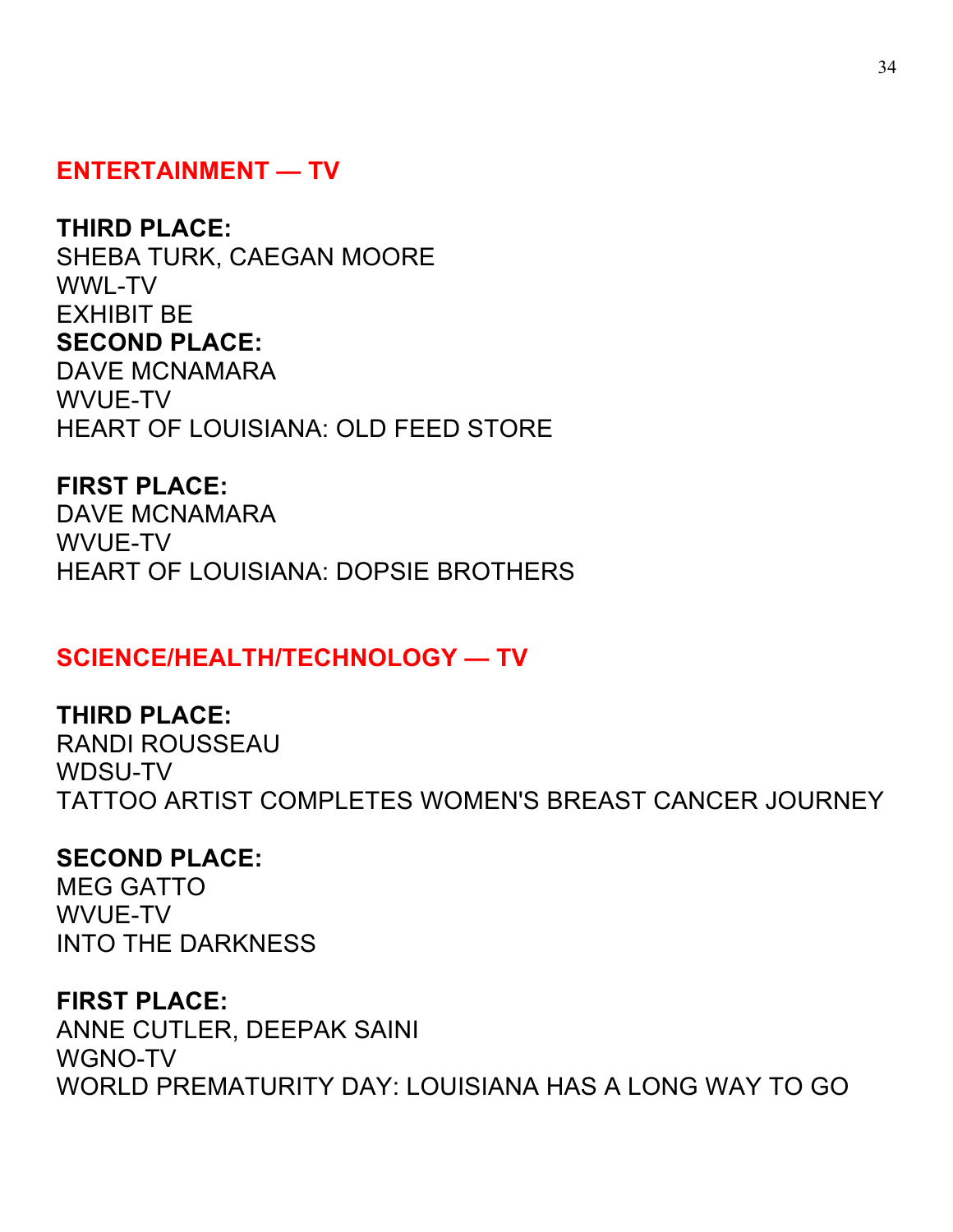## **INVESTIGATIVE — TV**

## **THIRD PLACE:**

TRAVERS MACKEL WDSU-TV I-TEAM: QUESTIONS RAISED OVER MEETING OF JUDICIAL **OPPONENTS** 

## **SECOND PLACE:**

TOM WRIGHT, LEE ZURIK, HEATHER NOLAN WVUE-TV DOWNFALL OF A DYNASTY

**FIRST PLACE:**  LEE ZURIK, TOM WRIGHT, MANUEL TORRES WVUE-TV LOUISIANA PURCHASED

## **CONTINUING COVERAGE — TV**

**THIRD PLACE:**  SHELLEY BROWN WVUE-TV FOX 8 DEFENDERS: LIMO INVESTIGATION

### **SECOND PLACE:**

LEE ZURIK, TOM WRIGHT WVUE-TV LIVING LARGE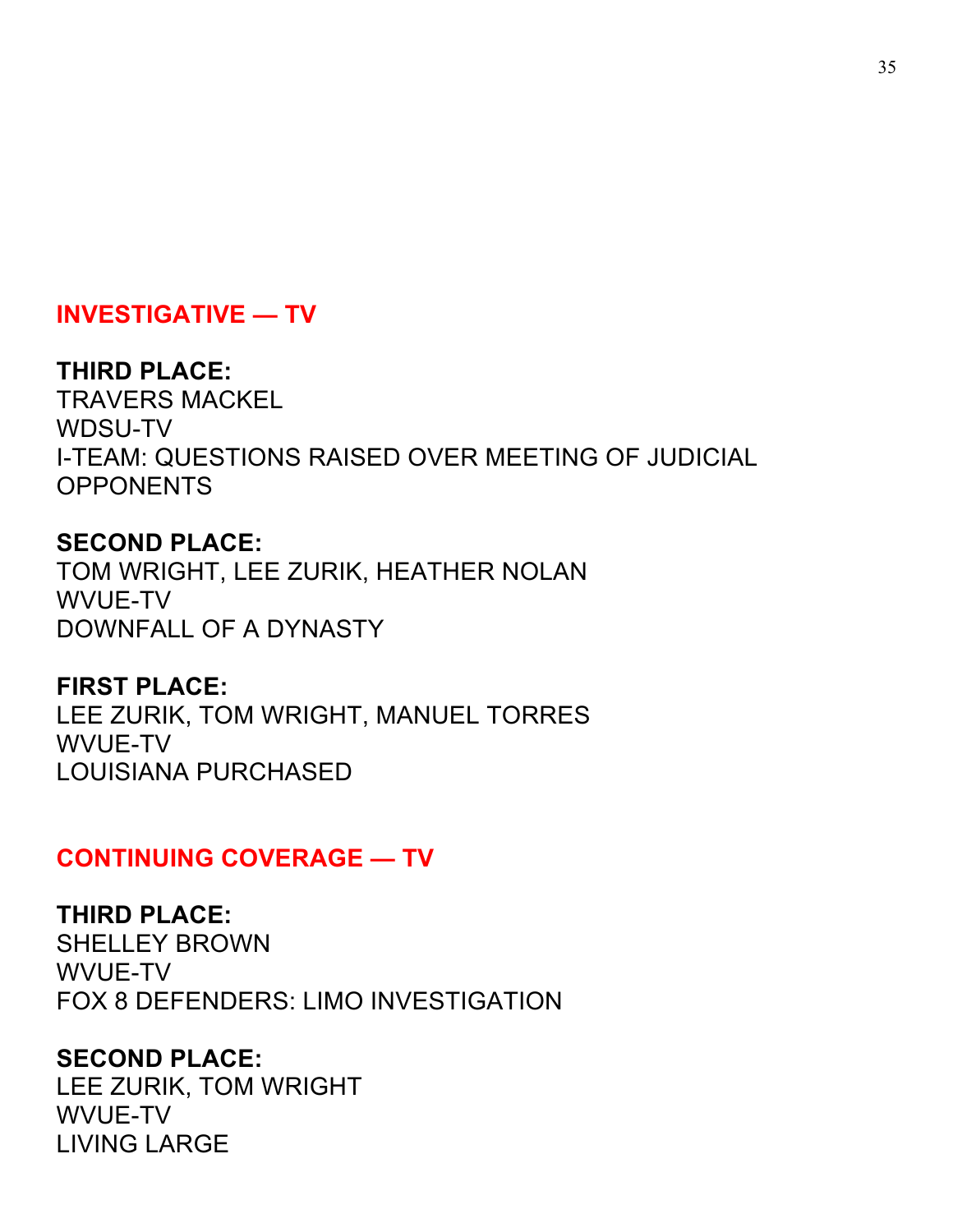### **FIRST PLACE:**

LEE ZURIK, TOM WRIGHT WVUE-TV CONSTABLE INVESTIGATION

#### **FEATURE — TV**

### **THIRD PLACE:**

MIKE HOSS WWL-TV SURVIVOR & SAVIOR REUNITE

## **SECOND PLACE:**

SULA KIM WDSU-TV ST. ROCH CEMETERY POPULAR PILGRIMAGE SPOT

#### **FIRST PLACE:**

DAVE MCNAMARA WVUE-TV HEART OF LOUISIANA: CAJUN PARATROOPER

### **GENERAL NEWS — TV**

#### **THIRD PLACE:**

THANH TRUONG WWL-TV NOPD BODY CAMERAS

## **SECOND PLACE:**

MEG FARRIS WWL-TV THE LITTLE FIREFIGHTER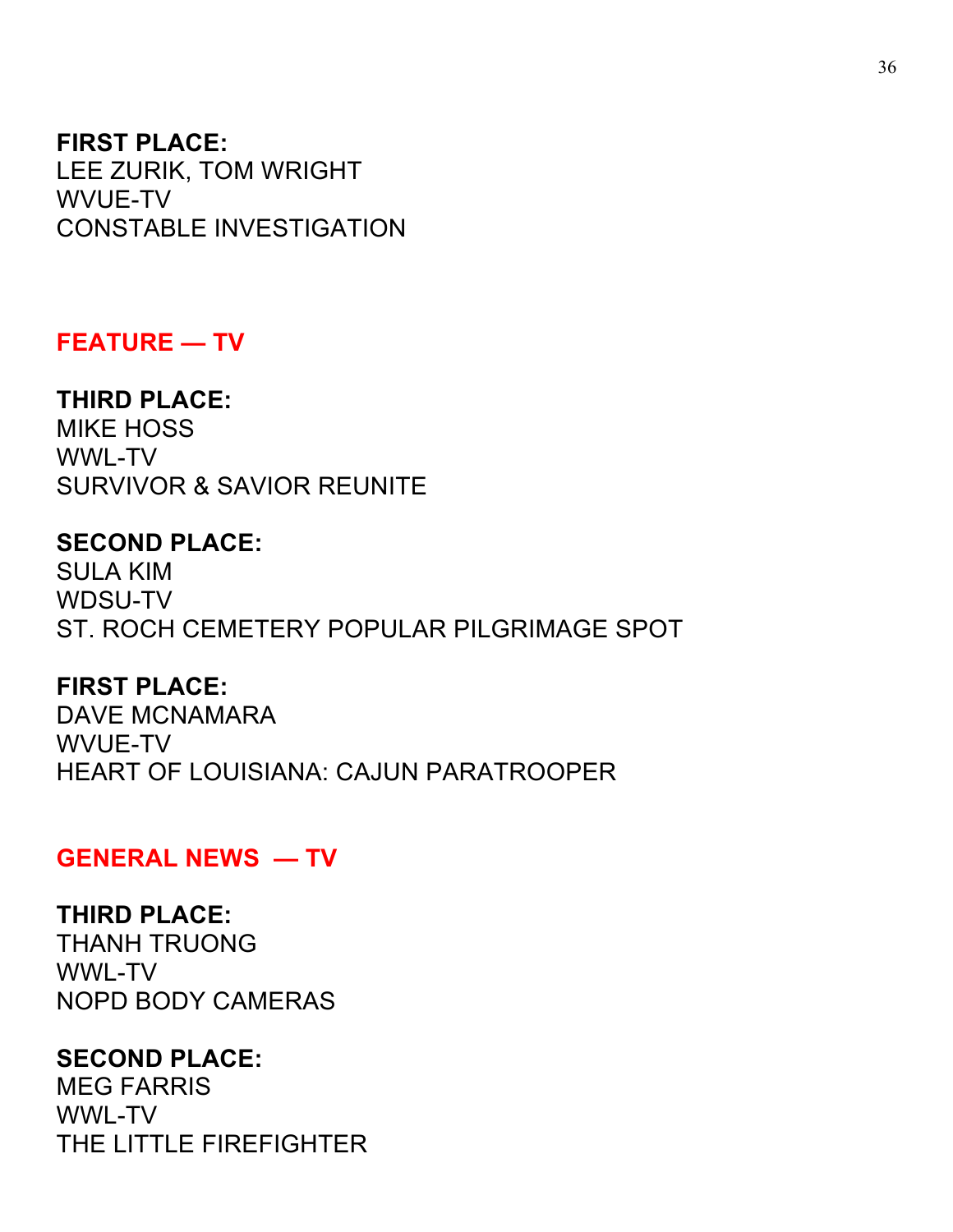### **FIRST PLACE:**

CHARLES "TIGER" EDWARDS CHANNEL 13 ST. TAMMANY HIGH SCHOOL HOLOCAUST MUSEUM

### **BREAKING NEWS — TV**

**THIRD PLACE:**  NATASHA ROBIN WVUE-TV GARDEN DISTRICT HOUSE FIRE

#### **SECOND PLACE:**

TRAVERS MACKEL WDSU-TV 200-YEAR-OLD BUILDING IN FRENCH QUARTER COLLAPSES

#### **FIRST PLACE:**

ASHLEY RODRIGUE WWL-TV CAUSEWAY BRIDGE ACCIDENT

### **WEATHERCAST**

#### **THIRD PLACE:**

KWEILYN MURPHY WDSU-TV CHRISTMAS WEEK FORECAST

### **SECOND PLACE:**

ALEXANDRA CRANFORD WWL-TV